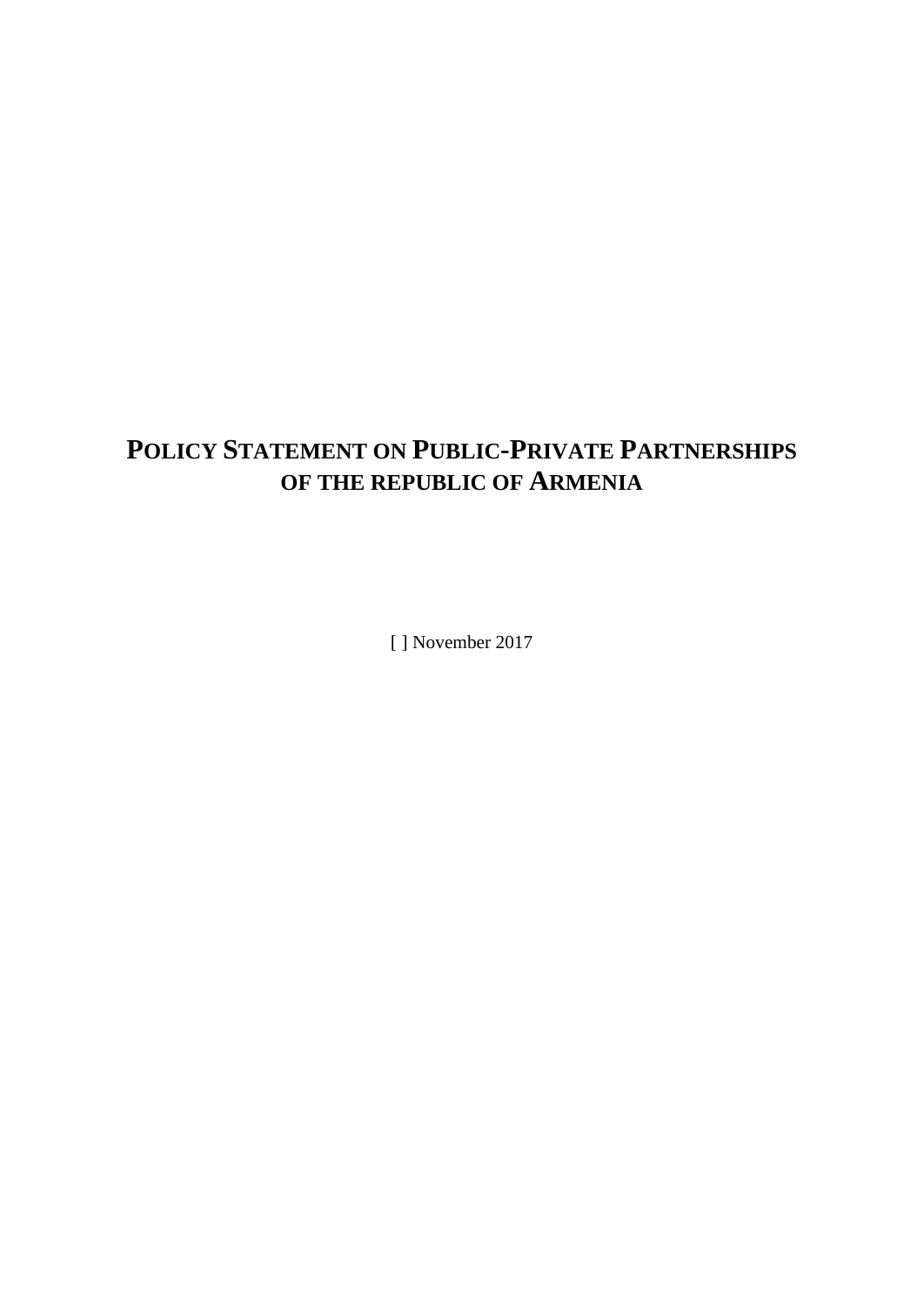| 1.  |                                                                    |  |  |  |  |  |  |
|-----|--------------------------------------------------------------------|--|--|--|--|--|--|
|     |                                                                    |  |  |  |  |  |  |
| 2.  |                                                                    |  |  |  |  |  |  |
| 3.  |                                                                    |  |  |  |  |  |  |
|     |                                                                    |  |  |  |  |  |  |
|     |                                                                    |  |  |  |  |  |  |
|     |                                                                    |  |  |  |  |  |  |
|     |                                                                    |  |  |  |  |  |  |
| 4.  | Factors that tend to favour using PPPs (value-for-money drivers) 7 |  |  |  |  |  |  |
| 5.  |                                                                    |  |  |  |  |  |  |
|     |                                                                    |  |  |  |  |  |  |
|     |                                                                    |  |  |  |  |  |  |
|     |                                                                    |  |  |  |  |  |  |
|     |                                                                    |  |  |  |  |  |  |
| 6.  |                                                                    |  |  |  |  |  |  |
|     |                                                                    |  |  |  |  |  |  |
|     |                                                                    |  |  |  |  |  |  |
|     |                                                                    |  |  |  |  |  |  |
| 7.  |                                                                    |  |  |  |  |  |  |
| 8.  |                                                                    |  |  |  |  |  |  |
|     |                                                                    |  |  |  |  |  |  |
|     |                                                                    |  |  |  |  |  |  |
|     |                                                                    |  |  |  |  |  |  |
|     |                                                                    |  |  |  |  |  |  |
|     |                                                                    |  |  |  |  |  |  |
|     |                                                                    |  |  |  |  |  |  |
|     |                                                                    |  |  |  |  |  |  |
| 10. |                                                                    |  |  |  |  |  |  |
| 11. |                                                                    |  |  |  |  |  |  |
|     |                                                                    |  |  |  |  |  |  |
|     |                                                                    |  |  |  |  |  |  |
|     |                                                                    |  |  |  |  |  |  |

# **CONTENTS**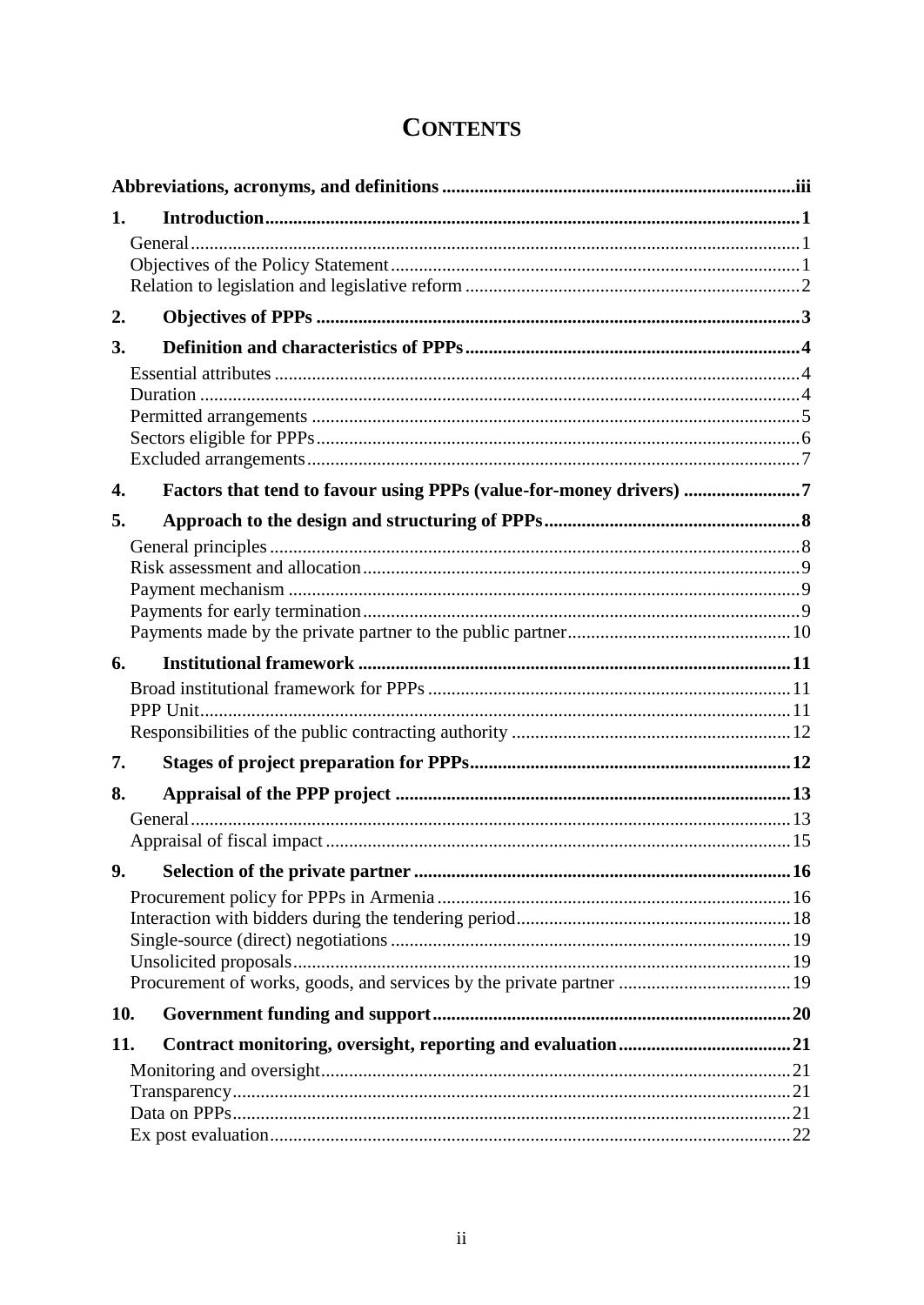# **ABBREVIATIONS, ACRONYMS, AND DEFINITIONS**

<span id="page-2-0"></span>

| Contracting authority            | the public partner (grantor) in the PPP agreement,<br>sometimes referred to in the Policy Statement as the<br>"public contracting authority"                                                                                                                                                                                                                                                  |  |  |  |  |  |
|----------------------------------|-----------------------------------------------------------------------------------------------------------------------------------------------------------------------------------------------------------------------------------------------------------------------------------------------------------------------------------------------------------------------------------------------|--|--|--|--|--|
| <b>CSI</b>                       | Centre for Strategic Initiatives                                                                                                                                                                                                                                                                                                                                                              |  |  |  |  |  |
| Decree                           | Decree of the Government No. 1241-N on the<br>Assessment and Approval of PPP Projects dated<br>20 September 2012                                                                                                                                                                                                                                                                              |  |  |  |  |  |
| EU                               | European Union                                                                                                                                                                                                                                                                                                                                                                                |  |  |  |  |  |
| <b>Feasibility Report</b>        | The key document helping to decide whether to pursue<br>a project as a PPP and whether the PPP is a good use of<br>resources. The report includes detailed project<br>information and key results of appraisal (including<br>economic,<br>for<br>money,<br>financial,<br>fiscal<br>value<br>assessment, financing plan, organisation plan, risk<br>assessment and other critical information) |  |  |  |  |  |
| Government                       | the Government of Armenia                                                                                                                                                                                                                                                                                                                                                                     |  |  |  |  |  |
| Ministry of Economic Development | Ministry of Economic Development and Investments<br>of Armenia                                                                                                                                                                                                                                                                                                                                |  |  |  |  |  |
| Ministry of Finance              | Ministry of Finance of Armenia                                                                                                                                                                                                                                                                                                                                                                |  |  |  |  |  |
| New Law                          | The new PPP Law to be developed and submitted to<br>the National Assembly of the Republic of Armenia                                                                                                                                                                                                                                                                                          |  |  |  |  |  |
| <b>Policy Statement</b>          | the present Policy Statement (sometimes referred to as<br>the "Policy")                                                                                                                                                                                                                                                                                                                       |  |  |  |  |  |
| <b>PPP</b>                       | public private partnership                                                                                                                                                                                                                                                                                                                                                                    |  |  |  |  |  |
| PPP agreement / PPP contract     | an agreement between the public and private partners<br>for the implementation of a PPP project (including<br>concession agreements)                                                                                                                                                                                                                                                          |  |  |  |  |  |
| <b>PPP Unit</b>                  | any department or unit that will be given the function<br>of a dedicated PPP authority in the future                                                                                                                                                                                                                                                                                          |  |  |  |  |  |
| <b>PSC</b>                       | public sector comparator, an estimate of the cost to the<br>Government of implementing the project through<br>traditional public procurement                                                                                                                                                                                                                                                  |  |  |  |  |  |
| private partner                  | the private-sector contracting party under the PPP<br>agreement (including concessionaires under concession<br>agreements)                                                                                                                                                                                                                                                                    |  |  |  |  |  |
| <b>PSP</b>                       | private sector participation $-$ a broader concept than<br>PPP (see para. 1.3)                                                                                                                                                                                                                                                                                                                |  |  |  |  |  |
| public partner                   | public contracting authority or implementing authority<br>for a PPP, according to the context                                                                                                                                                                                                                                                                                                 |  |  |  |  |  |
| value-for-money, VFM             | see the definition in para. 8.4                                                                                                                                                                                                                                                                                                                                                               |  |  |  |  |  |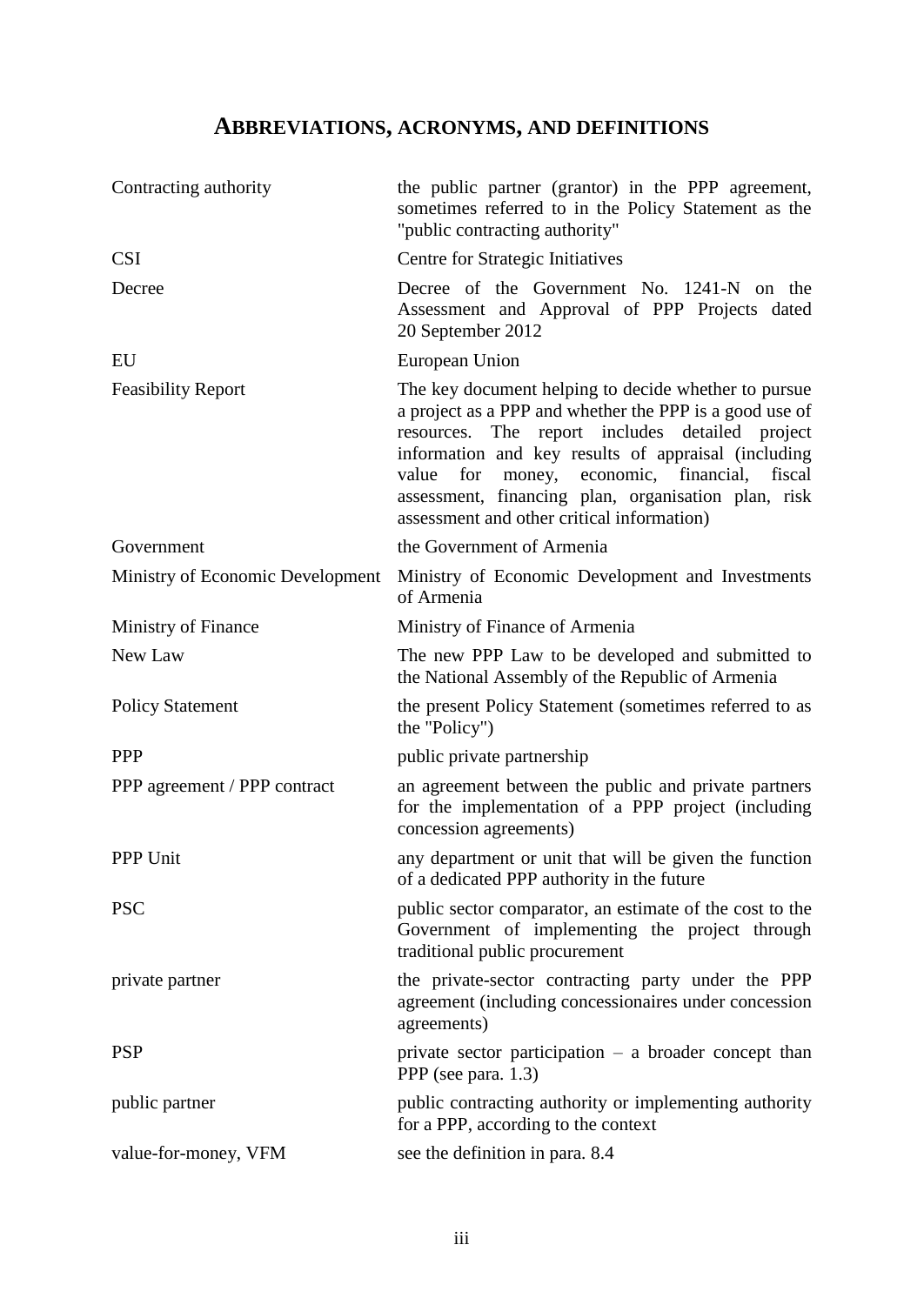# <span id="page-3-0"></span>**1. Introduction**

## <span id="page-3-1"></span>**General**

- 1.1 The Government is committed to developing a coherent, systematic approach to PPPs, and a robust basis for implementing them in Armenia. The Government's goal is for the strengths and resources of the private sector to be mobilised in the most favourable ways, consistent with best international practice where possible, to contribute to the economic and social development of Armenia.
- 1.2 The term "PPP", as used internationally and in the Policy Statement, is a broad concept that can be realised through different types of contract and structure, including many types of concession.
- <span id="page-3-3"></span>1.3 Private sector participation in infrastructure is even broader than PPP. The Government encourages all forms of PSP, where appropriate, including simple contracting out of services for a short term, and including other forms of public-private association or cooperation. The Policy Statement, however, deals only with the sub-set of PSP consisting of PPPs, which is defined and explained more fully below.
- 1.4 The Policy does not, a priori, favour PPPs over other approaches for developing national infrastructure. It seeks to clarify the circumstances in which the Government believes PPPs can and should be used, and to define a coherent basis for doing so in Armenia.
- 1.5 The Government wishes to use and promote PPPs where they can bring greater net benefits to the economy and society than can conventional public-sector projects. PPPs will be used where they can be reasonably shown to bring greater value-for-money than conventional public procurement, or to be the most attractive basis for implementing public-purpose infrastructure and public services in specific circumstances, according to the other criteria laid down for them by the Government.

## <span id="page-3-2"></span>**Objectives of the Policy Statement**

- 1.6 The objectives of the Policy Statement are: (i) to set out the high-level policy framework for the legislative and institutional foundations and changes that are needed to create, promote and sustain a thriving PPP programme in Armenia; and (ii) to encourage best international PPP practice in Armenia. The Government intends to follow best international practice for PPPs, consistent with Armenia's wider legal and institutional framework and adapted to the needs and constraints faced by Armenia.
- 1.7 The Government commits to develop an enabling environment to encourage private sector participation in PPP projects in Armenia, both local and foreign. The Government supports PPP projects and understands the legitimate concerns and requirements of the private sector, respecting their property and contractual rights and commercial expectations.
- 1.8 The Policy defines an institutional framework conducive to handling and advancing PPP projects and protecting the public interest, as well as ensuring rigorous governance over PPP projects in Armenia. The Government will achieve this by implementing the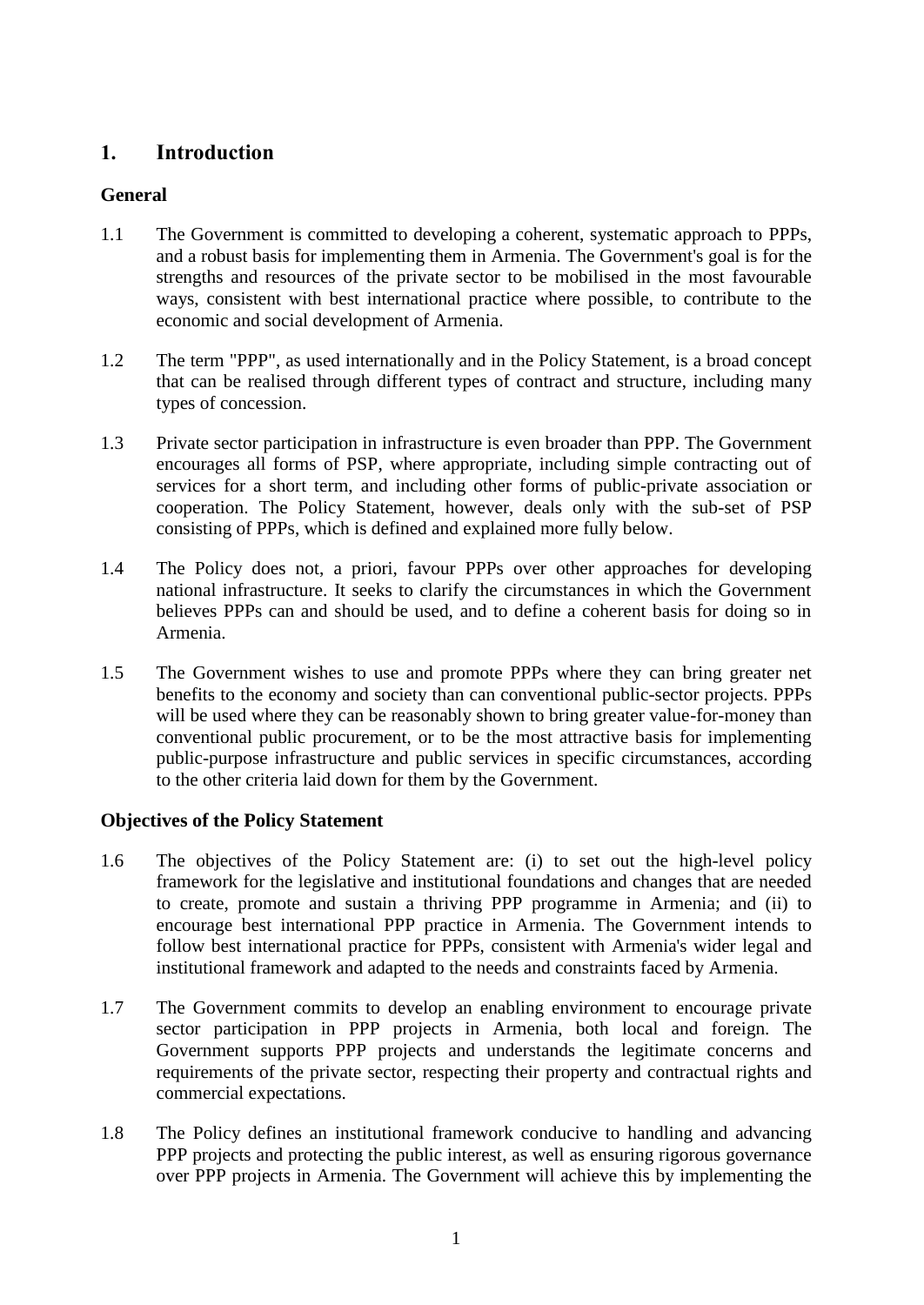institutional requirements needed to provide a clear and transparent process in preparing, implementing and managing PPPs.

- 1.9 One crucial reason for enunciating a clear and coherent Policy is the long-term nature of PPP contracts: any mistakes made or deficiencies contained in the contract can have long-term and potentially costly consequences for the public sector. The Policy minimises the scope for such mistakes and deficiencies by describing and defining a new PPP system, setting out the Government's expectations for the operation of its different aspects and components. The Policy articulates the Government's strong commitment to PPPs, invites consistent interest from the private sector in them, encourages innovations in PPP projects, and advances transparency and accountability in terms of risk and outcome.
- 1.10 The Policy sets a foundation for launching a pipeline of best-practice pilot projects to form the groundwork for a robust PPP programme for the years ahead.

#### <span id="page-4-0"></span>**Relation to legislation and legislative reform**

 $\overline{a}$ 

- 1.11 In the Policy Statement, the term PPP is used in broadly the same way it will be used in the New Law. The concept of PPP shall include both concessions and other forms of PPP.
- 1.12 As the existing procurement legislation in Armenia makes PPPs subject to the public procurement regime, which is not tailored for PPP and does not allow for sufficient guarantees and incentives for sponsors (e.g. for initiators of unsolicited proposals) and financiers, the main instrument of primary legislation in Armenia dealing directly with PPPs will be the New Law. The New Law will provide a clear, comprehensive, selfstanding body of rules and procedures applicable to the definition, award and implementation of PPPs in Armenia, which will help to give the new PPP system greater coherence and a clear, robust legal framework. It will govern all models of PPP, including concessions<sup>1</sup>. The New Law shall establish uniform requirements for all types of PPP<sup>2</sup> .
- 1.13 As noted above, in some minor respects the Policy may be inconsistent with certain Armenian laws in their present version. The Policy signals the longer-term intention of the Government. Any legislation that is (or comes to be perceived to be) significantly inconsistent with it, or otherwise likely to need or to benefit from consequential amendment to allow for the operation of the New Law, should simultaneously be brought into conformity. The New Law, together with other legislative acts to be adopted in furtherance of it, are expected to introduce certain amendments to various general and sector-specific laws of Armenia and repeal or amend some of their existing provisions governing or relevant to PPP.

<sup>1</sup> Concessions are often thought of these days and are defined accordingly under EU directives as a form of PPP in which generally a significant part of the private partner's (concessionaire's) revenue must come from payments made by users of the service and the concessionaire takes on some market and operating risk in connection with the project.

<sup>&</sup>lt;sup>2</sup> Although it remains to be seen whether any of the practical distinctions between concession and non-concession types of PPP will need specific treatment under the New Law.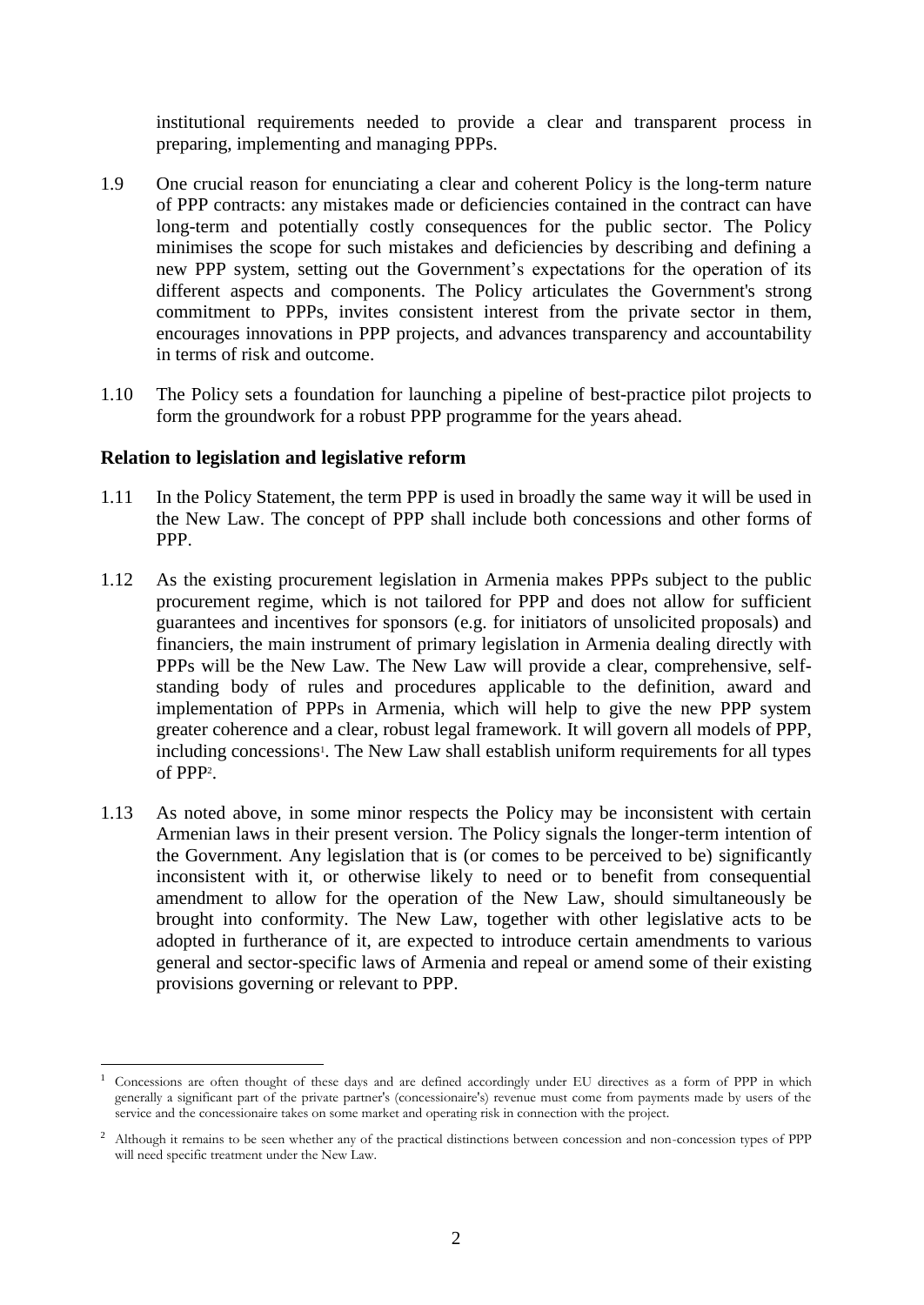- 1.14 Statements made in the Policy Statement apply to all PPPs except where it is explicitly stated otherwise.
- 1.15 Not everything in the Policy Statement is suitable to be put in primary or secondary legislation. The Policy also aims to provide useful context and explanations that do not necessarily find their way into legislation, and to provide a broad framework for the drafting of primary and secondary legislation and for their interpretation.

## <span id="page-5-0"></span>**2. Objectives of PPPs**

- 2.1 PPPs are a means to achieve the fiscally responsible and advantageous development of infrastructure and provision of related public services. But that is not an automatic outcome. It depends on many factors that affect the successful structuring of PPPs, including the design of specific project and the contractual arrangements that will give effect to it, and the quality of the processes used to scrutinise them. The primary objectives to be served by PPPs (at least several of which should be fulfilled in any PPP, although not necessarily all of them at once), each of them connected to the overriding purpose of obtaining greater value for money in connection with public services, are the following:
	- (a) Lower lifecycle costs, and improve quality of construction, operation, and maintenance of infrastructure assets.
	- (b) Ensure timely and adequate maintenance throughout the life of the assets.
	- (c) Improve access to public services and infrastructure.
	- (d) Improve the quality of public services and infrastructure.
	- (e) Benefit from the private sector's experience, resources, technologies, efficiency and capacity for innovation.
- 2.2 Secondary objectives for using PPPs include the following:
	- (a) Bring greater cost transparency and budgetary certainty to certain types of payment made by national and municipal entities in connection with infrastructure and public services.
	- (b) Create a more customer-focused culture in public services.
	- (c) Encourage innovation.
	- (d) Increase transparency and accountability to the public in the procurement of public infrastructure.
	- (e) Improve the information obtained about the country's public infrastructure and public services – permitting better comparative analysis and corrective actions.
	- (f) Accelerate investment in new infrastructure, if it may otherwise not be possible, and in that way ensure the timely upgrading of existing infrastructure.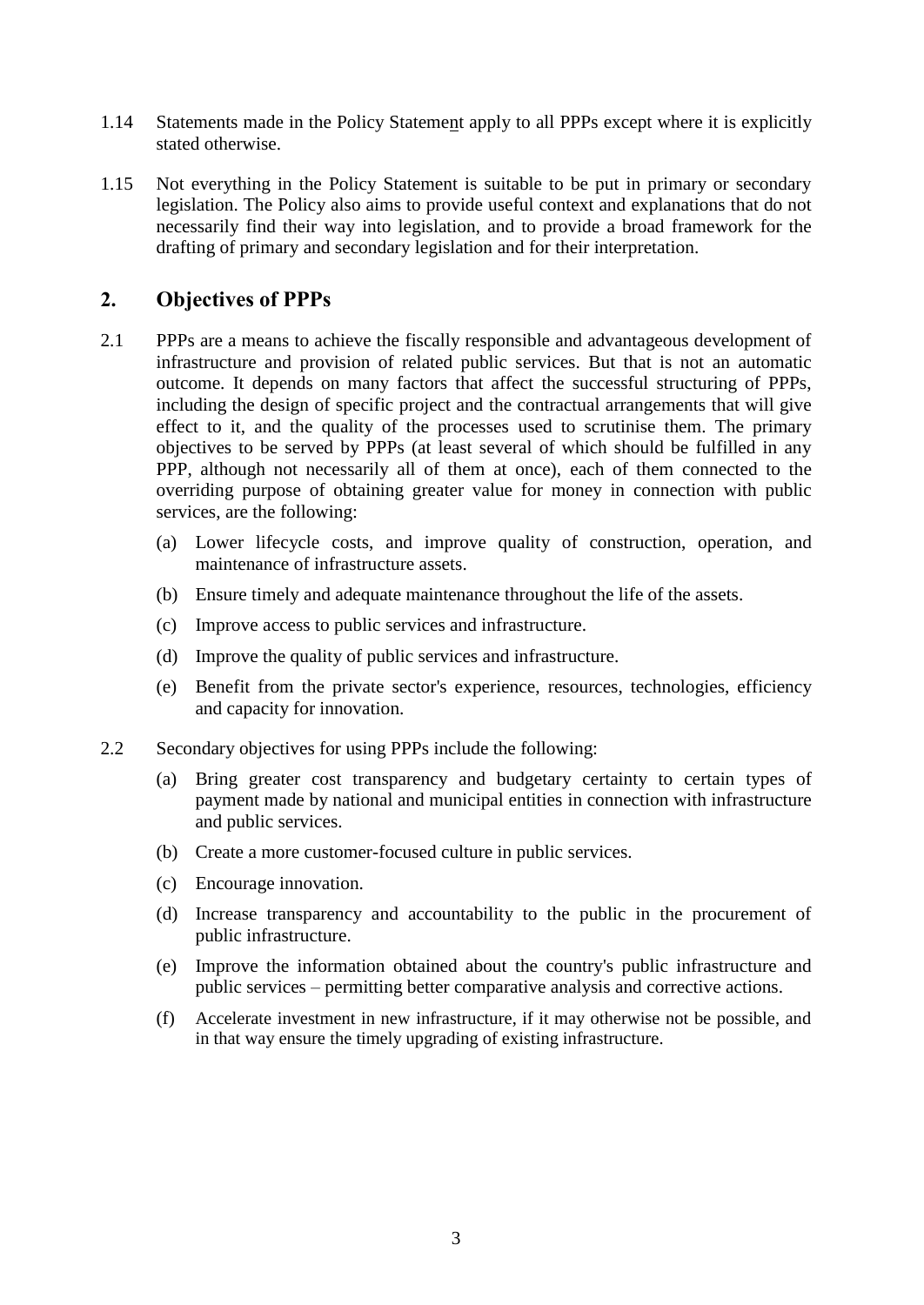# <span id="page-6-0"></span>**3. Definition and characteristics of PPPs**

#### <span id="page-6-1"></span>**Essential attributes**

- <span id="page-6-3"></span>3.1 For the purposes of the Policy and New Law, a PPP is expected to have the following minimal characteristics, and any arrangement that has the following characteristics will be a PPP. A PPP is expected to:
	- (a) provide public infrastructure (including maintenance) and/or a public service  $-i.e.$ infrastructure or a service that falls within the responsibility of the state or municipalities and is traditionally provided by a public sector entity or falls within the regulated public services domain;
	- (b) be expressed in the form of a long-term legally binding contract (usually 3–50 years or longer) between a public contracting authority and a private partner;
	- (c) include responsibility on the part of the private partner at least for maintenance of the relevant assets over the life of the contract;
	- (d) transfer appropriate risks and responsibilities to the private partner.
- 3.2 In most forms of PPP, the private partner provides most of the financing for the needed investments. But private-partner financing is not an essential attribute of a PPP (see paragraph [3.8\)](#page-8-1).
- 3.3 The private partner is paid for delivery of the PPP services and works. The remuneration of the private partner in a PPP may come from users of the service (directly or indirectly), from the national or municipal budget, from donor funds, or from a combination of these.
- 3.4 The following are permitted to be contracting authorities for PPPs: the state and any state administrative body acting on behalf of the state or any other body or entity authorised by the Government; and municipal executive authorities (local councils) and any local administrative bodies or entities acting on behalf of the municipal executive authority.
- <span id="page-6-4"></span>3.5 The private partner must be an Armenian company for purposes of entering into the PPP contract, although not necessarily at the time of bidding.

## <span id="page-6-2"></span>**Duration**

- 3.6 The duration of a PPP, usually within the range of 3–50 years, will be fixed by taking into consideration:
	- (a) the economic life of the assets financed by the private partner;
	- (b) the time reasonably needed for the private partner to recover the costs of the investments it has made (including financing costs) and earn an appropriate return;
	- (c) a perio0064 of time sufficient for the private partner to achieve the desired benefits of the arrangement (e.g. achieve the desired efficiencies or improved services); and
	- (d) the characteristics of the sector and sub-sector.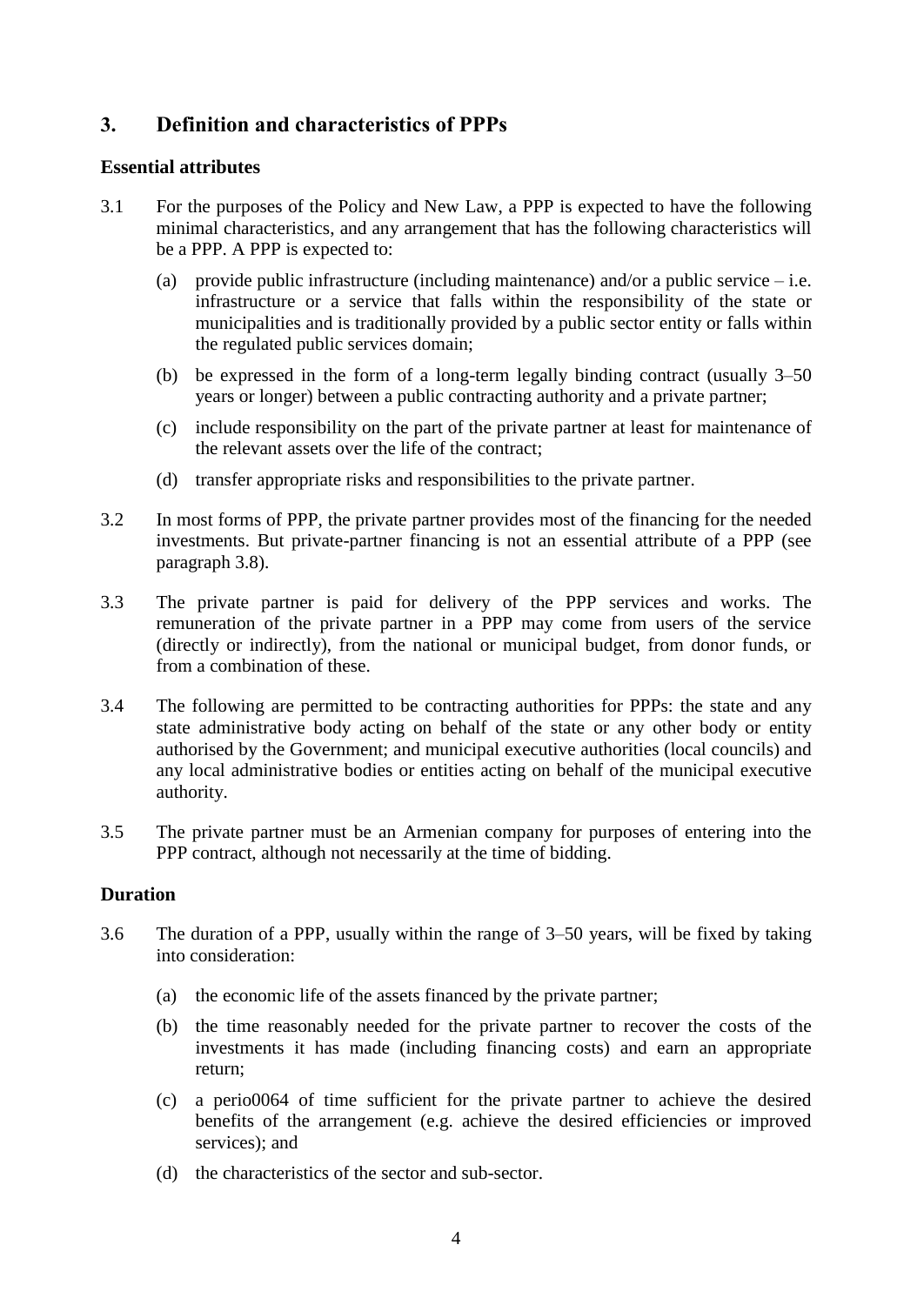#### <span id="page-7-0"></span>**Permitted arrangements**

- 3.7 The following are examples of arrangements that will be considered to be PPPs provided they have the essential attributes listed in paragraphs  $3.1 - 3.5$  $3.1 - 3.5$ . This is a nonexhaustive list, and the specific details mentioned for each example are suggestive and indicative only. Some PPPs could take elements from more than one of the examples.
	- (a) Contracts involving existing assets
		- (i) *Operation and maintenance contract.* The private partner is contracted to operate and maintain an existing infrastructure service or asset for a specified period of time. The private partner typically receives a fee and incentive payments from the public partner (not from users) based on agreed performance indicators and outcomes.
		- (ii) *Operating concession.* The private partner operates and maintains an existing infrastructure service or asset. The private partner is entitled to revenues from user charges, plus possible subsidies from the public partner, perhaps less certain payments made to the public partner for use of the public infrastructure (which in some cases is leased to the private partner).
		- (iii) *Rehabilitate-Operate-Transfer (ROT).* The private partner is contracted to rehabilitate and operate existing assets for a period of time before transferring them back to the public partner. The private partner receives tolls, fees, or other payments. At the end of the contract period, control over the asset is transferred back to the public partner.
	- (b) Contracts involving new assets
		- (i) *Build-Transfer-Lease (BTL).* The private partner is contracted to build, operate, and maintain a new infrastructure asset. Ownership is transferred to the public partner upon completion of the works. The private partner then leases the assets from the public partner, in exchange for lease payments. At the end of the lease period, control over the asset is transferred to the contracting authority.
		- (ii) *Build-Operate-Transfer (BOT).* The private partner is contracted to build and operate public infrastructure for a period of time before transferring it back to the public partner. The private partner receives tolls, fees, or other payments. At the end of the contract period, control over the asset is transferred to the public partner.
		- (iii) *Design-Build-Finance-Operate (DBFO)* (or Design-Build-Finance-Operate-Maintain (DBFOM)))*.* The private partner is contracted to design, finance, build, operate, and maintain a new infrastructure asset. The private partner receives tolls, fees or other payments. Control of the asset is transferred to the public partner at the end of the contract. (Typically, this structure is essentially the same as a BOT).
		- (iv) *Build-Own-Operate-and-Transfer (BOOT).* This arrangement is like the DBFO (or BOT) except that the private partner owns the assets during the term of the PPP contract; at the end of the contract ownership is transferred to the public partner.
		- (v) *Build-Own-Operate (BOO).* This arrangement is like the BOOT except that at the end of the performance term of the contract ownership is not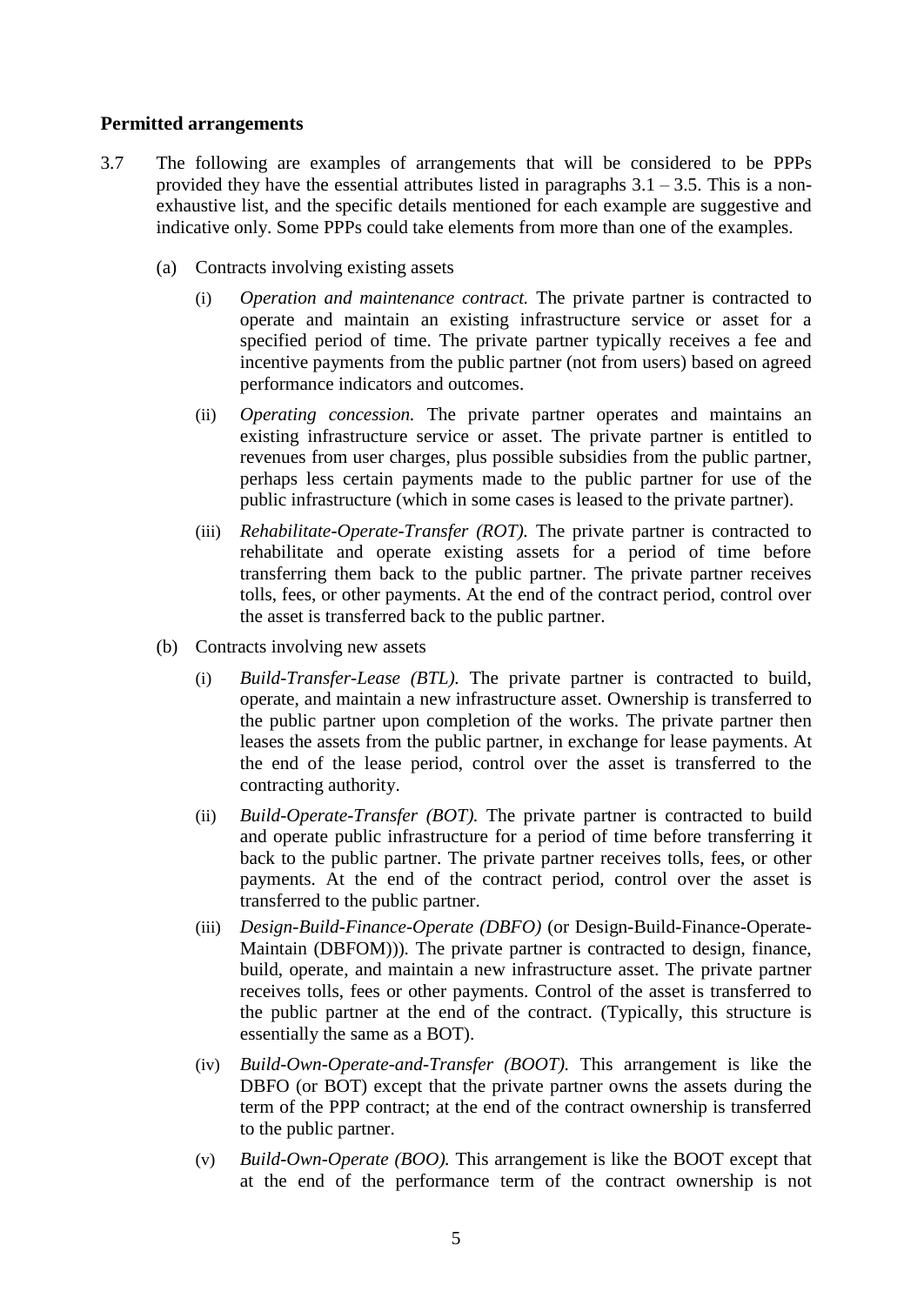transferred to the public partner. The private partner retains ownership and control of the assets indefinitely.

- <span id="page-8-1"></span>3.8 The vast majority of PPPs involve private-sector finance. However, an arrangement in which most or all of the financing for the infrastructure and/or service is provided by or through the government – a "design-build-operate" (DBO) arrangement – shall also be deemed as a PPP under the New Law and Policy.
- 3.9 One form of PPP consists of an arrangement in which the private partner is remunerated on the basis of user tariffs regulated by a governmental entity (utility regulator). This type of arrangement, sometimes referred to as a "regulated utility", requires special treatment throughout the life cycle of the project. This is because the mode of regulation is no longer *regulation by contract* (as in a classic PPP) but *regulation by commission or agency*. Certain aspects of the preparation, tendering, and oversight processes need to be adjusted, and the utility regulator must be involved from the beginning of the project preparation process and in particular during the appraisal of the project as a condition to permitting the project to move forward. The Policy Statement does not address these issues; certain aspects of the Policy are not applicable to regulated utilities of the type described in this paragraph. The peculiarities of this type of concession arrangement and the required involvement of the utility regulator are likely to need to be set out elsewhere in legislation.
- 3.10 The PPP assets financed and constructed by the private partner may be owned by the public partner or by the private partner during the term of the PPP. If owned by the private partner, the PPP facility would usually be transferred to the public partner at the end of the PPP contract, although there are examples of PPPs where ownership is retained by the private sector ("BOO", standing for Build-Own-Operate).

#### <span id="page-8-0"></span>**Sectors eligible for PPPs**

- 3.11 The sectors and subsectors that shall be eligible for PPPs in Armenia under the New Law include:
	- (a) energy (gas, electricity and heating);
	- (b) water (water supply, treatment and distribution, wastewater collection and treatment and irrigation systems)
	- (c) highways, roads and road structures (such as bridges and tunnels), railways, metro systems, bus stations and other bus-related infrastructure and services, other public transportation services, airports, weight control systems, and other transportation infrastructure;
	- (d) solid waste collection, processing and disposal;
	- (e) municipal parking and other municipal services;
	- (f) postal infrastructure and services;
	- (g) health care;
	- (h) education;
	- (i) tourism, culture and sport;
	- (j) social housing;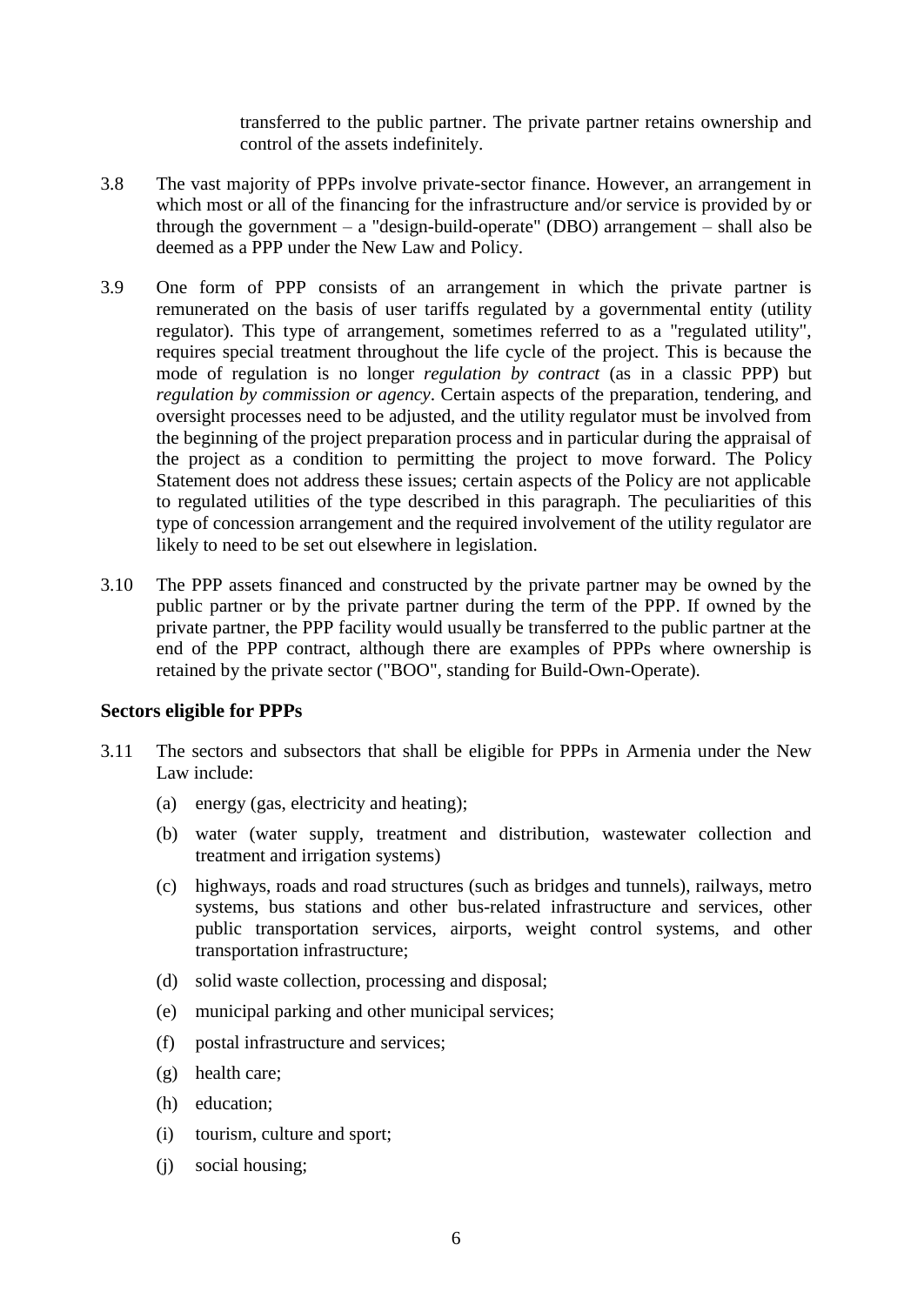- (k) social entrepreneurship;
- (l) social support network;
- (m) food bank;
- (n) alternative innovation services for elderly, children and families;
- (o) inclusion of people with disabilities; and
- (p) any other sectors and subsectors so long as they are not excluded by law, but only with the prior approval (in advance of the submission of the PPP Feasibility Report) of the responsible state or municipal authority.

#### <span id="page-9-0"></span>**Excluded arrangements**

- 3.12 Certain arrangements involving private sector participation are not considered to be PPPs; they may share some, but not all, of the essential attributes of a PPP.
- 3.13 A contract in which the private partner designs, finances, and builds works and then has no further responsibilities, but payment by the public partner for design and construction is made on completion or spread out over a period (e.g.  $10 - 20$ ) years, is not a PPP.
- 3.14 Within the scope of this Policy, a contract is considered a PPP if long-term risk allocation or risk transfer to the private partner occurs.
- 3.15 A project that consists of the provision of services by the private sector that are not public services and/or are not included in the regulated public services domain and does not involve provision of public-purpose infrastructure and/or public services is not a PPP. One example would be a natural resource concession – e.g. for natural resources exploration and extraction. This is not usually treated as a PPP; the remuneration basis and in some ways the pattern of risk allocation are often different from those found in PPPs.

## <span id="page-9-1"></span>**4. Factors that tend to favour using PPPs (value-for-money drivers)**

- 4.1 In deciding whether to implement a project as a PPP or instead as a traditional public procurement, there are factors that, if present, make it more likely that a PPP would be suitable and would be more beneficial than a public-sector project. These factors are sometimes referred to as "value-for-money drivers".
- 4.2 These factors are to be borne in mind throughout the PPP preparation process. In particular, they should be used and considered in the very first stages, when promising PPP projects are identified from a longer list of possible PPP projects. They also play a role in the formal appraisal of the PPP (see para. [8.11\(c\)\)](#page-16-0).
- 4.3 These factors do not constitute a rigid checklist. They should be regarded more in the following way: the more affirmative responses there are and the more clearly applicable they are, the more likely it is (all other things being equal) that a PPP would be preferred to a public sector project.
- 4.4 The main factors that tend to favour using PPPs over public procurement are: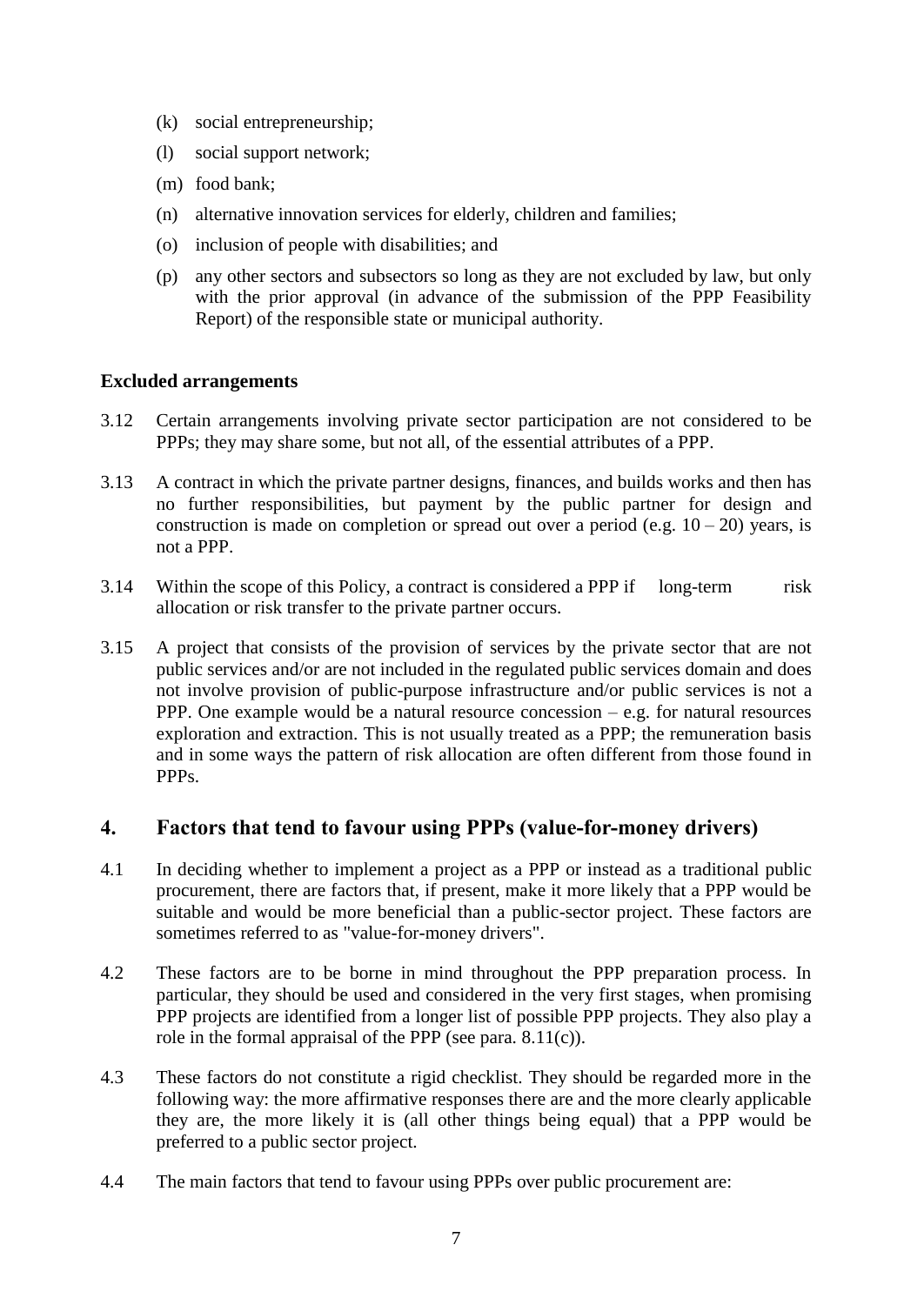- (a) There are clear economic benefits for the Government and the wider economy in structuring the project as a PPP rather than as a traditional public-sector project, or it is impossible or impracticable to structure the project as public procurement due to budgetary constraints or other fiscal concerns at the relevant time.
- (b) There are strong opportunities for economies or efficiencies to be realised by bundling together design, construction, and operation and maintenance (or some of these).
- (c) The desired outputs are known, agreed among important stakeholders and can be specified precisely and measured and monitored well.
- (d) The PPP agreement can be designed so as to be relatively complete and not leave many uncertainties.
- (e) Risks affecting the project are relatively well understood and can be allocated with sufficient clarity, and the contract can include mechanisms that deal with the consequences of these risks materialising.
- (f) Technology and other relevant aspects of the sector are fairly stable (i.e. the contract will most likely not need to be continually adapted to a changing environment).
- (g) There will presumably be no need for short- or medium-term flexibility, and so a long-term contract will work without needing to be periodically renegotiated.
- (h) The private sector has the needed approach and technical and managerial skills and expertise, together with - in most cases - the necessary available funding for the project. The private sector is likely to perform and innovate better in this kind of project than the public sector. It is likely to attract private financing.
- (i) Strong competition is expected in bidding for the PPP.

## <span id="page-10-0"></span>**5. Approach to the design and structuring of PPPs**

## <span id="page-10-1"></span>**General principles**

- 5.1 Paragraphs [5.2](#page-10-2) [5.7](#page-11-3) set out some of the principles that should be borne in mind in designing and structuring PPPs.
- <span id="page-10-2"></span>5.2 PPP agreements will be made as "tight" and "complete" as possible. This means that obligations, responsibilities, risks and contingencies should be set out or addressed with sufficient precision and in sufficient detail to limit or even eliminate the probability that open-ended renegotiations will be needed in the future because it is not clear what a party should do in a certain situation. Renegotiation will be permitted only for events or circumstances so unlikely that it would not have been reasonable for the parties to take them into account when concluding the contract.
- 5.3 Performance specifications should be expressed as much as possible in terms of performance outputs – the "what" as opposed to the "how" – rather than inputs of works and equipment. The detailed inputs can largely be left to the private sector. In a PPP, the focus should be on the public partner or users purchasing services, not assets.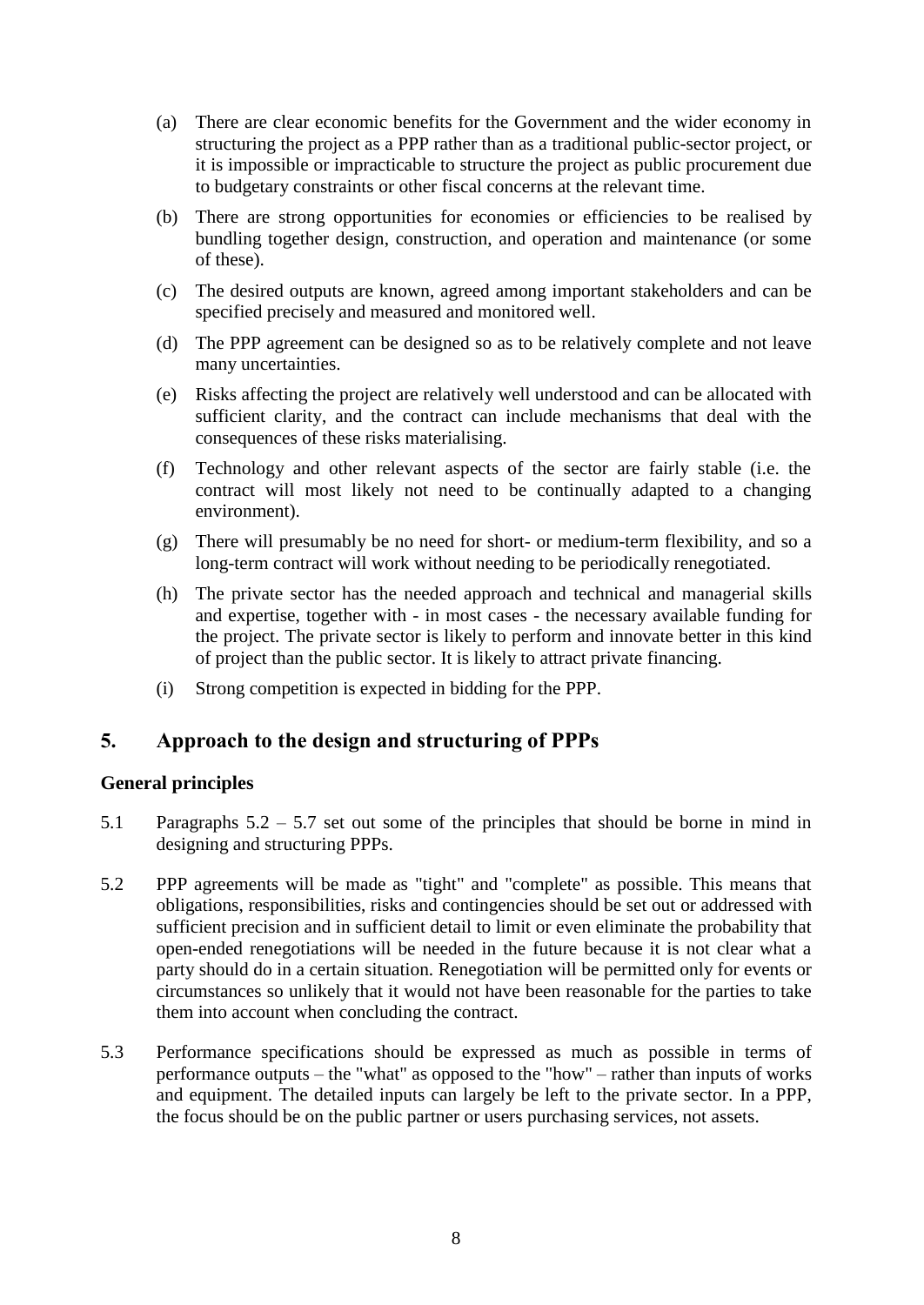- 5.4 Suitable incentives should be built into the PPP agreement to yield high quality service provision and cost efficiency. Transfer of risk to the private partner is useful mainly when doing this increases the incentives on the private partner for good performance.
- 5.5 Recurrent payments to the private partner should generally start only when delivery of the specified services starts, not when construction starts. The private partner should generally take the risk of making the service available, and therefore of substantially all the design and construction works.
- 5.6 There should be a clear statement or specification in the PPP agreement of the public partner's responsibilities as well as those of the private partner.
- <span id="page-11-3"></span>5.7 Performance requirements, including service-quality and maintenance standards, should be clearly set out and appropriate negative sanctions should be included for noncompliance.

#### <span id="page-11-0"></span>**Risk assessment and allocation**

5.8 Risks should be well articulated and then clearly allocated in a PPP contract. The full variety of risks should be considered, including the following types: design, construction, operational, maintenance, land, financial, market, macroeconomic, legal, tax, environmental, social and other risks, including "force majeure" and "exceptional events". In each group/type of risk, the team preparing the project should identify the exact risks, and should then address in detail and with precision the key ones in the PPP contract, in terms of the parties' relevant responsibilities, making it clear which party carries them and what their consequences are. The allocation should be appropriate and optimal and should be incorporated into the PPP contract in an enforceable and commercially sustainable way. Risks should be allocated to the party best able to manage them, in ways that are consistent with recognised international practice.

#### <span id="page-11-1"></span>**Payment mechanism**

- 5.9 The payment mechanism defines how the private partner is remunerated.
- 5.10 The payment mechanism should reflect performance and should create incentives for better performance of the private partner (by use of adjustments to payments and/or specific bonuses/penalties).
- 5.11 The payment mechanism can take a variety of forms, including: user charges (e.g. direct toll), payments from the public partner (e.g. availability payment, shadow toll, subsidies) or combination of both. A minimum revenue guarantee may also be appropriate in some cases.

## <span id="page-11-2"></span>**Payments for early termination**

5.12 The public partner will be obliged to make a payment to the private partner if the public partner has defaulted on the PPP agreement. A payment from the public partner might also be required even if it is the private partner that is in default. The main reason is that senior lenders will insist on substantial repayment of their loans in any event. Thus the public partner that will own the facility and use it after the termination of the PPP agreement should pay something, roughly commensurate with the benefits that accrue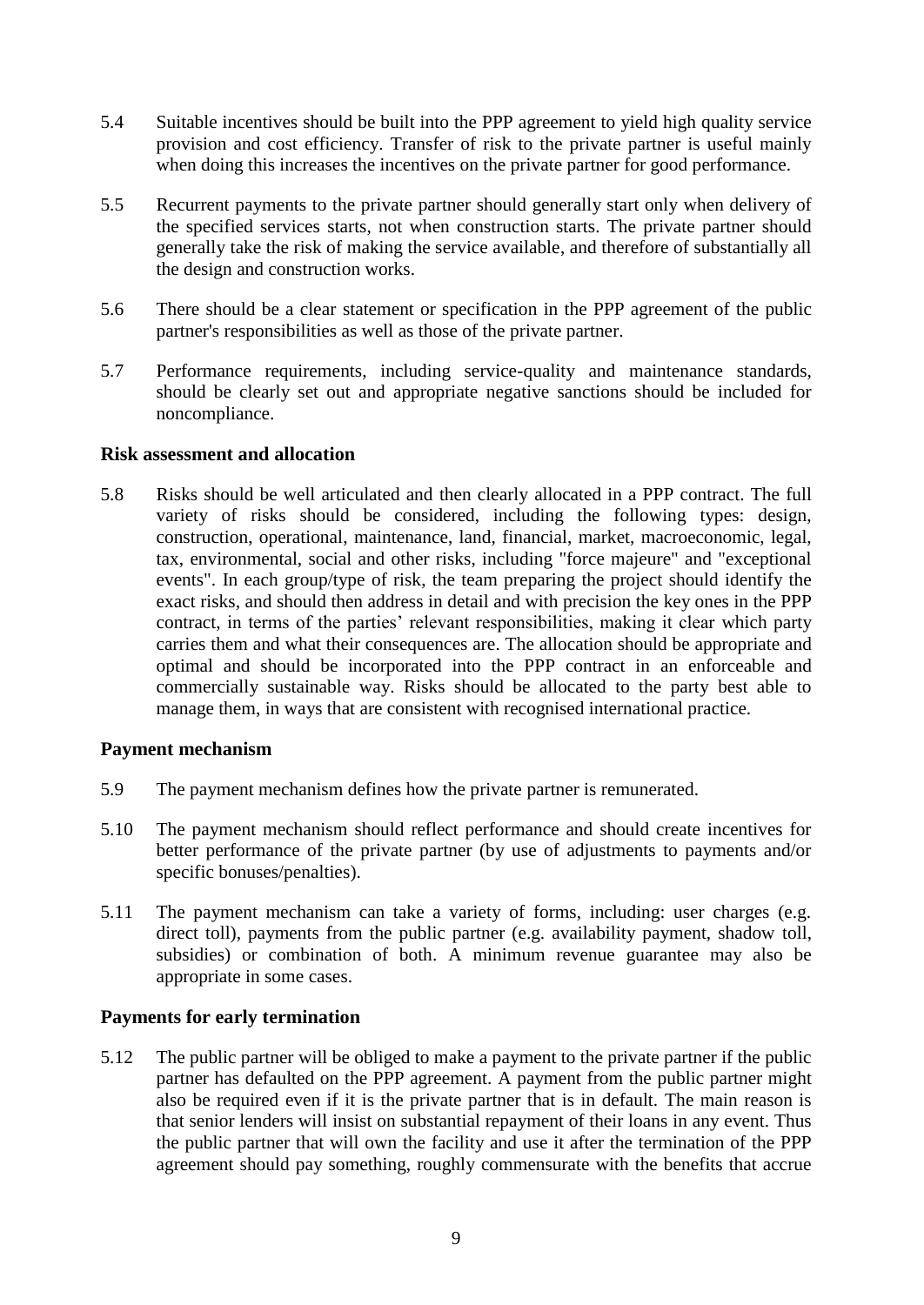to it as a result of an early termination (less appropriate penalties resulting from the default), to prevent "unjust enrichment", even if the private partner was at fault.

- 5.13 The way that early termination payments (for different types of termination, including termination due to the public partner's fault, the private partner's fault, special and force majeure events) are to be calculated should be set out clearly and in detail in the PPP agreement or the "direct agreement" with senior lenders, often with suitable parallel provisions in the PPP contract. This will help avoid unnecessary disputes<sup>3</sup>.
- 5.14 The New Law and secondary legislation will provide broad principles that will govern the way these payments are to be calculated and paid. The PPP Unit will provide detailed guidance for contracting authorities to help them craft appropriate provisions for specific PPP contracts.

#### <span id="page-12-0"></span>**Payments made by the private partner to the public partner**

- 5.15 If the PPP agreement provides payments from the private partner in favour of the public partner, then such payments should be based on the economics of the specific project, as determined *ex ante* by the financial model used in the feasibility study and appraisal of the project. This does not exclude adopting broad guidelines based on the economics of different sectors or sub-sectors. The rationale is that the economic benefit of a PPP is to be seen mainly in terms of benefits to society, rather than immediate revenue to the public partner.
- 5.16 Payments paid by the private partner to the public partner are usually of three main types, where the values are determined based on the economics of each specific project, and which can be used in combination:
	- (a) fixed periodic payment (e.g. monthly or annually);
	- (b) fixed payment per unit of goods or services sold (i.e. based on throughput);
	- (c) revenue sharing or profit sharing.

 $\overline{a}$ 

5.17 Often the level of the payment or the sharing percentage that is proposed by the private partner in bidding is used as one of the evaluation criteria in selecting the private partner.

<sup>&</sup>lt;sup>3</sup> A "direct agreement" is an agreement between the public partner, the private partner and financiers. It is customary for the senior lenders to enter into a "direct agreement" with the state (or municipality in a municipal-level PPP) public partner to allow for step-in and related arrangements. A "direct agreement" normally includes cure rights, step-in rights, notice periods, and novation rights, all of which give the senior lender an option remedy for a private partner's default under its contractual obligations in the project agreement (and/or the financing documents), which effectively override the rights the public partner would otherwise have to terminate the agreement following that default, in order to ensure the continuity and ultimate success of the PPP project. It typically allows the lenders to 'step in' to a project in extreme circumstances to put right a major default, if necessary restructure the project company and keep the project alive and functioning in accordance with its requirements. If the default cannot be rectified and termination goes ahead, it will also confirm the termination payments payable by the awarding authority. In many cases, it will be impossible to obtain financing for a PPP without recognising these and other legitimate concerns and interests of the senior lenders. Legislation should be very clear about the various rights of senior lenders in this respect, and in particular their use of step-in rights.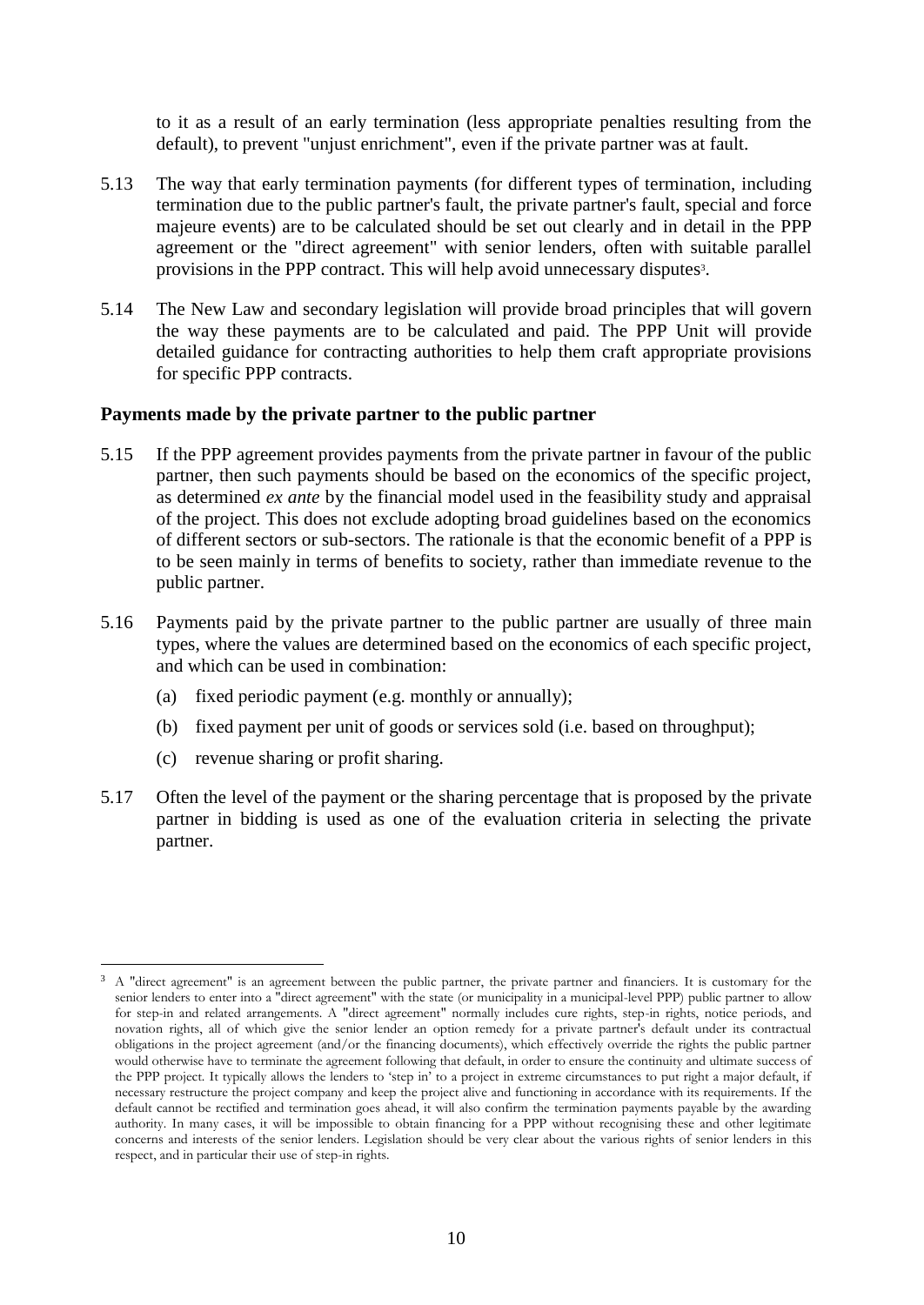## **Dispute Resolution**

5.18 International best practice is that parties to PPPs should be allowed to make their disputes subject to international commercial arbitration. We recommend that the New Law should provide for the possibility of settling disputes in international arbitration bodies, which are entirely neutral and independent from any other organisations or public bodies and which consist of experienced arbitrators. Recourse to international arbitration will allow the parties to benefit from reliability and speed of process and international conventions on enforcement of international arbitration awards. It is also a fundamental requirement of most international lenders.

## <span id="page-13-0"></span>**6. Institutional framework**

## <span id="page-13-1"></span>**Broad institutional framework for PPPs**

6.1 The development of an appropriate PPP institutional framework in Armenia will be a long-term process, and in the initial years after the adoption of the New Law that framework is likely to be somewhat less complex and multi-faceted than is described below. Effective governance of a PPP system on the part of the government bodies and institutions involved is critical to the success of that system. It takes time and thought to define and develop all the relevant roles and relationships, and to carry out all the necessary capacity building. The ensuing paragraphs describe some central features of the fully-fledged institutional system which is expected to be gradually put in place in the next few years. The proposed initial institutional setup and functions of the various stakeholders during the main stages of PPP contract implementation are presented as a guide in the Appendix to this Policy. The New Law and/or secondary legislation shall establish the corresponding rights and responsibilities of the PPP system stakeholders.

## <span id="page-13-2"></span>**PPP Unit**

- 6.2 The centrepiece of the new institutional arrangements in Armenia will be the PPP Unit, which will provide support and guidance for the new system to all Government bodies involved. At present the main functions needed for the PPP Unit in Armenia are those set out in paragraph [6.3.](#page-13-3) Some of those functions are already exercised by the CSI, whilst others are spread among various ministries (the Ministry of Economic Development, line ministries, etc.). Some of those functions are not currently exercised by any authority on a permanent basis, which is why, among other reasons, the role of the PPP Unit will be crucial.
- <span id="page-13-3"></span>6.3 PPP Unit functions include:
	- (a) Support of further policy development, including:
		- (i) reviewing of the Policy Statement from time to time;
		- (ii) support for initiation of changes necessary in primary and secondary legislation;
		- (iii) support for the preparation of a pipeline of pilot PPP projects / PPP programmes as necessary.
	- (b) Assisting the Government with establishing mandatory regulations concerning procedures and methodologies, including the preparation and updating of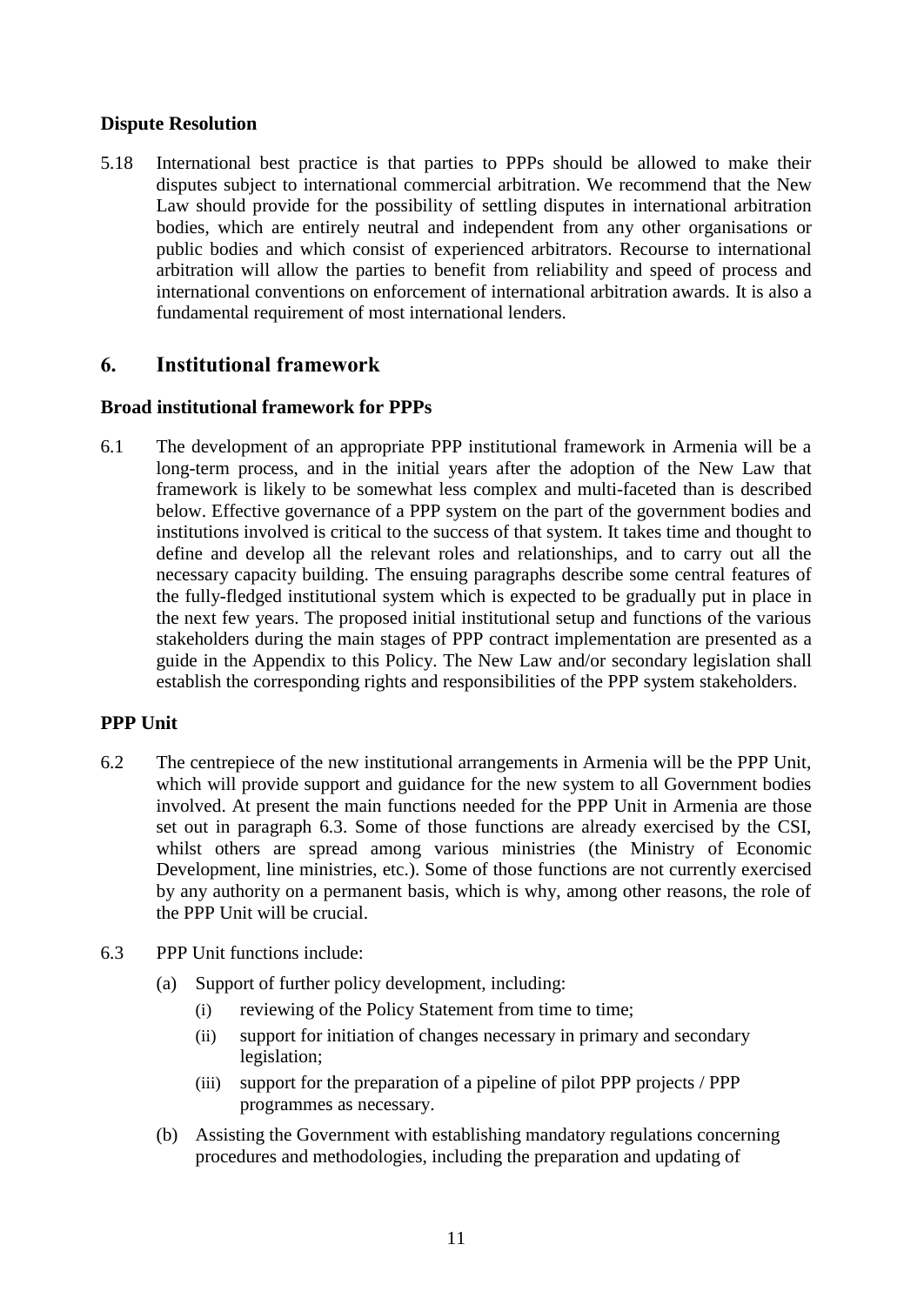regulations, mandatory guidelines, and methodologies  $-e.g.$  relating to feasibility studies and appraisal.

- (c) Assistance / support role in appraisal of specific PPP projects. This applies only to PPPs at the state level and to municipal-level PPPs that involve state aid of any kind.
- (d) General advice to government departments and other stakeholders about how to apply the regulations and prepare PPP projects.
- <span id="page-14-2"></span>(e) Collection, analysis, provision and reporting of data about PPPs and performance results (project reports, PPP database, prioritised project master plan, etc.). Transparency and availability of data to both public and private sectors will be vital.
- (f) Non-mandatory guidance about PPPs, including:
	- (i) the preparation or dissemination of non-mandatory guidance material, best practice notes, etc.; and
	- (ii) drawing up and dissemination of sample/model (non-mandatory) PPP contract clauses and contracts.
- (g) Capacity building, including the organising of training courses of various kinds for departments, agencies, municipalities, and other stakeholders.
- (h) Development of improved ways of financing PPPs.

#### <span id="page-14-0"></span>**Responsibilities of the public contracting authority**

- 6.4 Contracting authorities are the implementing authorities for PPPs within the scope of their responsibilities and remain ultimately accountable to the public and government for the provision of the services and infrastructure provided under PPPs<sup>4</sup>.
- 6.5 Contracting authorities should receive guidance from the PPP Unit in their initial identification of suitable PPP projects and on how to build up a prospective pipeline of project ideas.
- 6.6 Consultancy firms can play an important role in carrying out feasibility studies and in acting as transaction advisors. External advice is particularly important in the early years of a PPP programme, until the PPP Unit and contracting authorities develop sufficient internal capacity to handle some of the responsibilities of project preparation, appraisal, and tender themselves. Equally important is the capacity of contracting authorities for oversight and monitoring.

## <span id="page-14-1"></span>**7. Stages of project preparation for PPPs**

 $\overline{a}$ 

- 7.1 The main stages in the "life-cycle" of a PPP are as follows:
	- (a) Identification (including formulating the initial PPP concept and carrying out prefeasibility and option studies, as appropriate).

<sup>4</sup> In some cases, the contracting authority might delegate day-to-day responsibility to another entity – e.g. a state or municipal enterprise – in which case it might be good to make a distinction between "contracting authority" and "implementing entity". For purposes of simplicity, this qualification is ignored below, and only contracting authorities are referred to.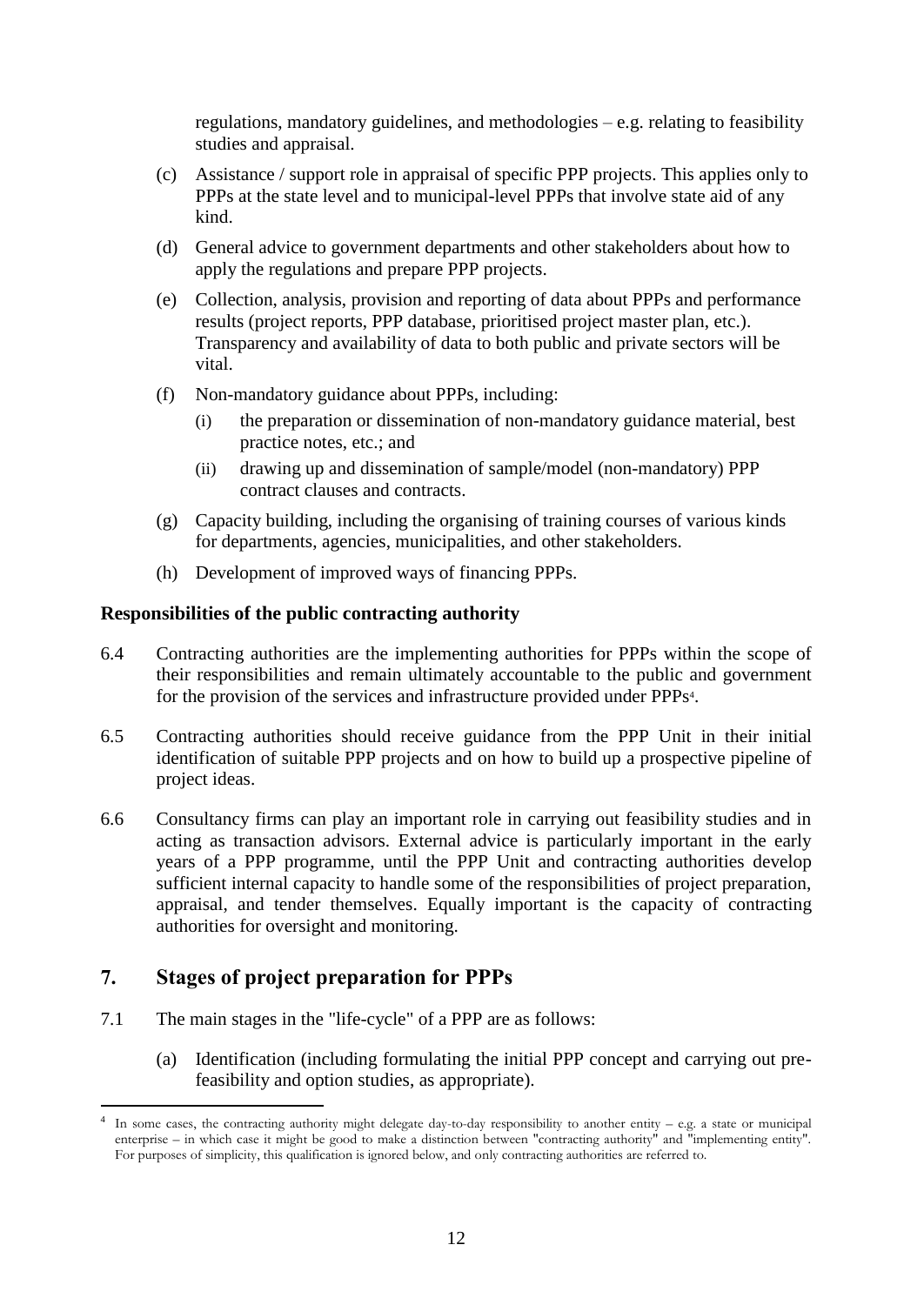- (b) Initial conception and design of the PPP project, culminating in the preparation of a PPP Feasibility Report.
- (c) Formal appraisal. Among other things, it is at this stage that a formal decision is taken as to which PPP model or form to choose.
- (d) Procurement phase (described more fully in section [9,](#page-18-0) culminating in commercial close.
- (e) Commercial close (execution of the PPP agreement and satisfaction of any conditions precedent to its effectiveness).
- (f) Financial close (execution of all the finance and security documents (including a direct agreement), and satisfaction of the relevant conditions precedent to their effectiveness, allowing the funding of the project to proceed).
- (g) Implementation of the project (design/(re)construction/operation), and its monitoring and oversight.
- (h) *Ex post* evaluation (assessing the project's successes and failures).

## <span id="page-15-0"></span>**8. Appraisal of the PPP project**

#### <span id="page-15-1"></span>**General**

- 8.1 All PPPs must go through a formal appraisal process before tendering can begin. The fully-fledged appraisal system, requirements and criteria for PPPs in Armenia described below are likely to be only gradually implemented over a period of several years after the adoption of the New Law. Initially, immediately after its adoption, the appraisal procedures are likely to be rather more flexible, with some elements remaining at the discretion of the contracting authority / PPP Unit.
- 8.2 Every amendment to a PPP agreement must go through an appraisal process proportionate to the scope, complexity and impact of the amendment. For minor amendments, the review process can be very much reduced in scope, effort, and time.
- 8.3 Appraisal of the PPP project consists of a comprehensive assessment of all aspects of the PPP project, ideally (if possible) conducted by an entity (and team of staff) that was not directly involved in the preparation of the project. This is because the team that has been involved in preparing the project is likely to be biased in favour of approving the project, regardless of any deficiencies.
- <span id="page-15-2"></span>8.4 A key criterion in the appraisal of PPP will usually be "value-for-money". VFM relates to finding the optimal combination of whole-of-life costs and service quality  $-$  i.e. of maximising net benefits from the project. This concept of VfM in the PPP context (which needs to be applied with judgment and subtlety in each case) is different from another crucial criteria, which is why a public sector project should be undertaken or not: the economic case for a project. The economic cost-benefit analysis is crucial to ascertain whether a proposed project will yield net benefits to the economy and society. On the other hand, the VfM test aims at ascertaining whether a PPP modality yields higher net benefits relative to a similar, well-structured conventional public procurement project. Both exercises are crucial, but they answer different questions.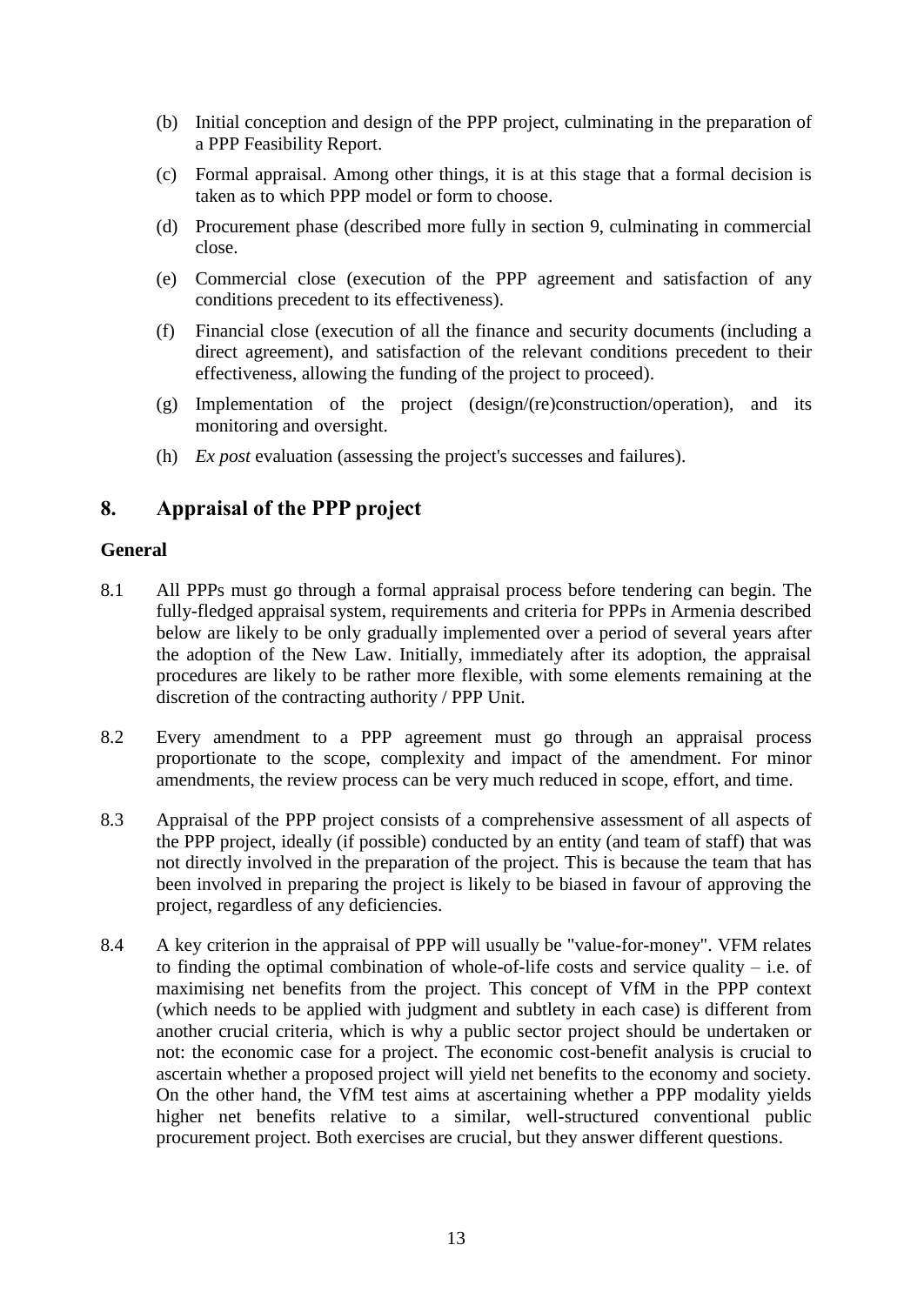- 8.5 The depth and detail of the appraisal process for a PPP should be proportionate to the cost of the project and its importance and will inevitably vary from project to project.
- 8.6 In the case of national PPP projects, the appraisal should be carried out first by the responsible line ministry and then by the relevant authorised public body (with assistance from the PPP Unit if required). In the case of municipal PPP projects, appraisal should take place in the same way as for national-level projects, except that the only entity carrying out the appraisal is the municipal executive authority. If the PPP involves state support of any kind, then final appraisal should take place by the relevant authorised public body (with assistance from the PPP Unit if required) even in municipal-level PPPs.
- 8.7 If the appraisal is carried out by the municipal executive authority and not by the PPP Unit, the appraisal report should be sent to and reviewed by the PPP Unit as a way for the PPP Unit to keep track of the feasibility and appraisal process at the municipal level to see if it is working well and to use as input to possible changes in regulations or the applicable evaluation criteria.
- 8.8 Appraisal is conducted on the basis of the PPP Feasibility Report and supporting documentation (generally prepared by the PPP Unit or contracting entity).
- 8.9 There must be sufficient stakeholder consultation and support in advance of entering into a PPP contract. Being a centre of PPP expertise, the PPP Unit shall also maintain working relations with all stakeholders involved in PPP (including by conducting road shows, workshops, round tables etc.). Effective stakeholder management will help ensure that a PPP has the necessary support throughout its preparation and implementation.
- 8.10 The main purpose of the appraisal of the PPP project is to ensure that clearly unfeasible and fiscally and economically unsound PPP projects are not approved. The purpose is neither to redesign the details of the PPP project nor to make fine-grained adjustments to the commercial or practical decisions made by the contracting authority.
- <span id="page-16-0"></span>8.11 The main appraisal criteria are as follows:
	- (a) consistency with national planning goals and sector strategy;
	- (b) economic soundness of the project and the nature and reliability of the services to be provided;
	- (c) suitability of the project to be procured as a PPP (as opposed to a public sector project) – i.e. value-for-money drivers and similar criteria (see section [4\)](#page-9-1);
	- (d) qualitative and quantitative (e.g. PSC analysis) value-for-money comparison (if sufficient and reliable quantitative data are available);
	- (e) appropriateness of allocation of responsibilities and risks to the private partner, public partner and to other parties;
	- (f) appropriateness of incentives given to the private partner for cost efficiency and high quality of services;
	- (g) financial feasibility for the private partner, including from the perspective of senior lenders ("bankability"), if relevant;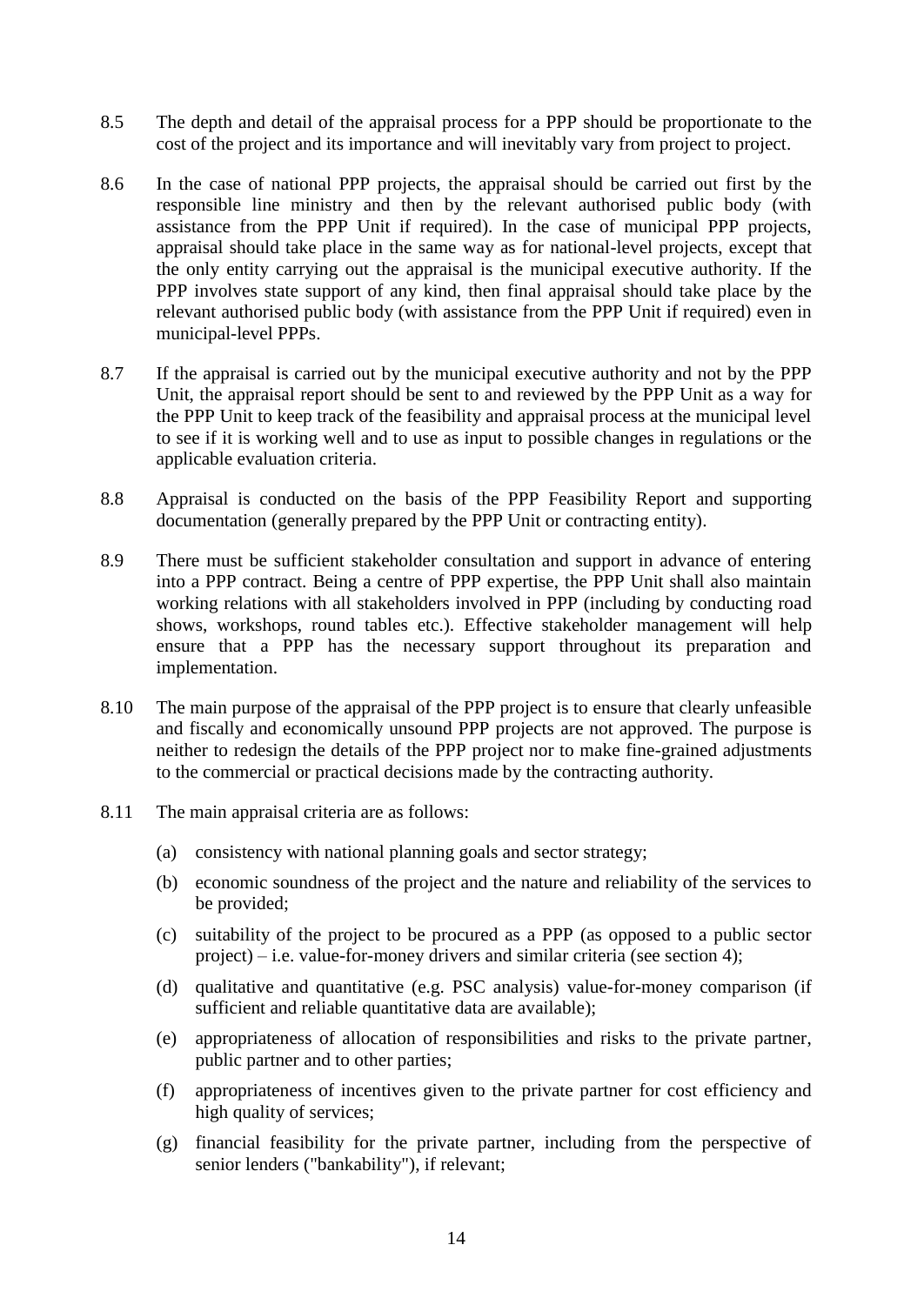- (h) sufficiency of state and municipal budgets, if relevant, taking into account any public support mechanisms;
- (i) acceptability of the fiscal impact to the state of non-contingent and contingent liabilities resulting from the PPP project;
- (j) acceptability of environmental and social impacts;
- (k) appropriateness of the planned procurement process for the selection of the private partner (including evaluation criteria);
- (l) adequacy of the contracting authority's plan for monitoring and oversight during the course of the project;
- (m) urgency of the PPP project, compared to other potential projects, as a matter of Government priority.
- 8.12 Secondary criteria for the appraisal should be determined by the Government and/or the Ministry of Economic Development (with support from the PPP Unit) for particular sectors, subsectors, and types of projects.
- 8.13 All PPPs are to be appraised in the same manner and by the same procedures although some criteria may not apply to all types of PPP.
- 8.14 Ultimately, decision-making process for PPPs should usually include three key steps:
	- (a) cost-benefit analysis in order to assess whether a project is worthwhile from an economic and social perspective;
	- (b) VfM analysis in order to choose the type of procurement (PPP against traditional public procurement);
	- (c) "gateway" process, in which the budgetary authority plays a key role in assessing affordability, monitoring and managing the fiscal costs and risks.

## <span id="page-17-0"></span>**Appraisal of fiscal impact**

- 8.15 PPPs can involve non-contingent and contingent liabilities for the state or municipality:
	- (a) An example of a non-contingent liability (sometimes called a "direct liability") is where the private partner is wholly or partially remunerated by a revenue stream paid out of the national or local government budget (contingent only on services being provided – "availability").
	- (b) In a "contingent liability", payment is made only under specified conditions which may or may not arise – for example, a minimum revenue guarantee (e.g. for a toll road) or early termination payments to private partner.
- 8.16 These liabilities can reduce "fiscal space" in the same way that taking on state debt can reduce fiscal space. Even if the debt of the private partner in a PPP is not put on the state's balance sheet, it can reduce the state's fiscal space. It is important that PPPs do not jeopardise the long-term fiscal sustainability of the state. The PPP Feasibility Report should set out, year by year if appropriate, estimated values for all the direct and indirect impacts that the PPP project will have on flows to and from the state and municipal treasuries. Depending on the particular PPP project, the flows that must be shown may include, among other things: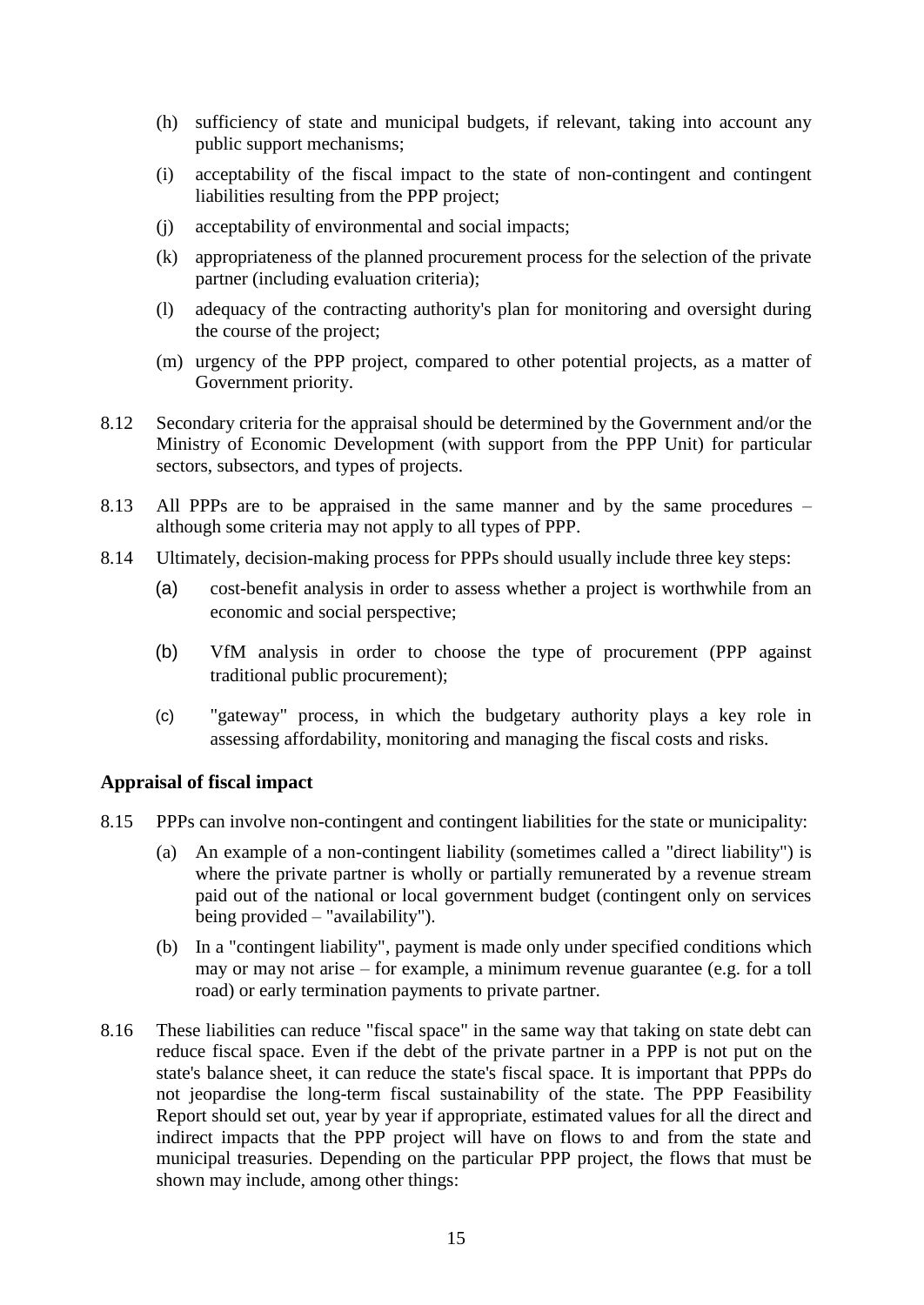- (a) non-contingent obligations of the state or municipality to the private partner under the terms of the PPP agreement (or an associated agreement) based on availability or provision of the services;
- (b) contingent payment obligations under the terms of the PPP agreement; and
- (c) fees and tax payments made by the private partner to the state or municipality.
- 8.17 The Ministry of Finance will also be tasked with reviewing the appraisal of fiscal impact. The Ministry of Finance will also be tasked with budgeting the payments to the private partner and performing other related duties within its statutory authority.

## <span id="page-18-0"></span>**9. Selection of the private partner**

#### <span id="page-18-1"></span>**Procurement policy for PPPs in Armenia**

- 9.1 The procurement procedure for PPPs in Armenia will need to conform to the New Law. The procedures established by Law of Armenia on Procurement No. HO-21-N of 16 December 2016 shall not apply (provided however that certain aspects of the existing procurement procedures may be borrowed from the existing procurement legislation subject to these procedures not interfering with the purpose of selection of private partners); rather the selection of the private partner should reflect PPP specifics and allow for more flexibility, as prescribed by international best practice.
- 9.2 Paragraphs [9.4](#page-18-2) to [9.11](#page-19-0) describe some of the important aspects of preferred policy for the selection of the private partner in PPPs in Armenia – a policy that should guide subsequent legislative drafting.
- 9.3 It is expected that secondary legislation and non-mandatory guidance will be issued to assist contracting authorities to use the procurement procedures in the most appropriate way. Moreover, the presence of an adequate and appropriate project-specific procurement plan (conforming to law but more detailed than the legal requirements) will be one of the criteria used in appraising a PPP project before approval).
- <span id="page-18-2"></span>9.4 *Procurement notice.* Publishing the public procurement notice marks the start of the formal procurement process. Interested persons may respond and receive documentation for the next step.
- 9.5 *Prequalification and shortlisting.* The purpose of prequalification is to include only those bidders that appear to be technically, commercially and financially capable of carrying out the PPP in an adequate manner, and are clearly serious about doing so. The invitation to prequalify (or equivalent) should include the criteria and tests that will be used to evaluate the prequalification statement and determine the short list. Other considerations include the following:
	- (a) Prequalification criteria should not be defined in a way that unreasonably bars certain potential bidders from competing
	- (b) Prequalification documentation should include an adequate description of the project that attracts those companies that would be attracted if they saw the full invitation to tender and does not dissuade any companies who would want to tender if they saw the full invitation to tender.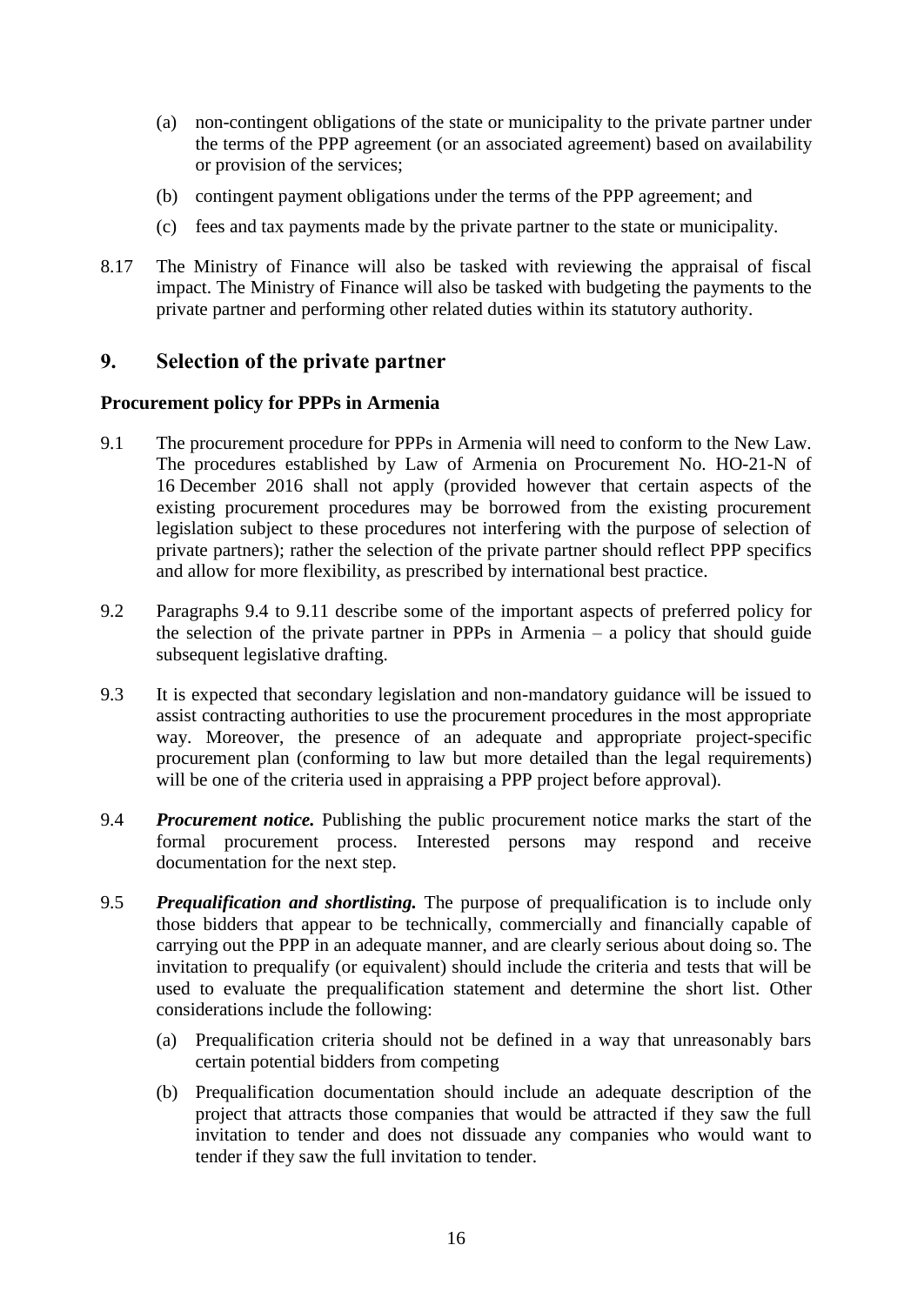- (c) There may be some circumstances in which an open tender can be used (i.e. no prequalification procedure, where assessment of qualifications is carried out along with evaluation of the tender) but they should be limited, as all sides tend to benefit from the efficiency, precision and fairness of a two (or more) stage process.
- (d) There must be at least two prequalified candidates for the competition to move forward as originally envisaged. If there is only one bidder, the public partner shall conduct direct negotiations with that bidder in order to sign a PPP contract.
- 9.6 *Invitation to tender.* The documentation included with the invitation to tender ("tender documents") should contain all the information that bidders would reasonably need to bid (subject to the dialogue procedures noted in paragraphs  $9.13 - 9.14$  $9.13 - 9.14$ ). It is important to devote sufficient time and effort to develop the tender documents in enough detail to ensure comparability of the bids and to reduce the need for debate and clarification before signing the contract. A draft PPP contract should usually be included with the invitation to tender, with any aspects yet to be decided (i.e. to be based on the outcome of the dialogue or tender process) clearly indicated. It is important to highlight which clauses of the PPP contract cannot be changed during negotiations.
- 9.7 The invitation to tender should clearly set out the broad criteria that will be used to evaluate the proposals and the relative weighting (or some indicator of importance) to be given to each criterion.
- 9.8 The invitation to tender should clearly demonstrate to bidders that a transparent, rulebased decision-making process will be followed – one that limits discretion and ensures equal treatment and non-discrimination. All steps and procedures should be clearly spelled out – generally in more detail and with more precision than is found in the laws and regulations. The PPP Unit will review their adequacy during the PPP appraisal process.
- 9.9 *Tendering period.* In traditional public procurement, the main activity for the contracting authority during the bidding period is to respond to requests for clarification of the tender documents. As noted above, a more extensive and interactive dialogue is often needed in the procurement of PPPs, given their relative complexity. Considerable dialogue may take place during the bidding period. This important aspect is addressed in a separate section of this document – see paragraphs [9.12](#page-20-3) – [9.14.](#page-20-2)
- 9.10 *Evaluation of final proposals and selection of preferred bidder*. During this period, tender committees should keep a careful and detailed record of their evaluation of the proposals, including the steps of the process followed. The record should set out clearly the decision methods followed by the evaluators and the reasoning behind all of their decisions.
- <span id="page-19-0"></span>9.11 *Final negotiations*. PPPs often require final negotiations after the designation of the preferred bidder to arrive at the final contract to be signed. In that case, the final negotiations should not modify any aspect of the draft contract (the one included in the tender documents) if the ranking of the bidders could have changed if that modification had been included in the draft contract before bidding. To make such a modification could distort the outcome of the tender. Therefore, clauses which were previously highlighted in tender documentation cannot be changed. Other clauses may be modified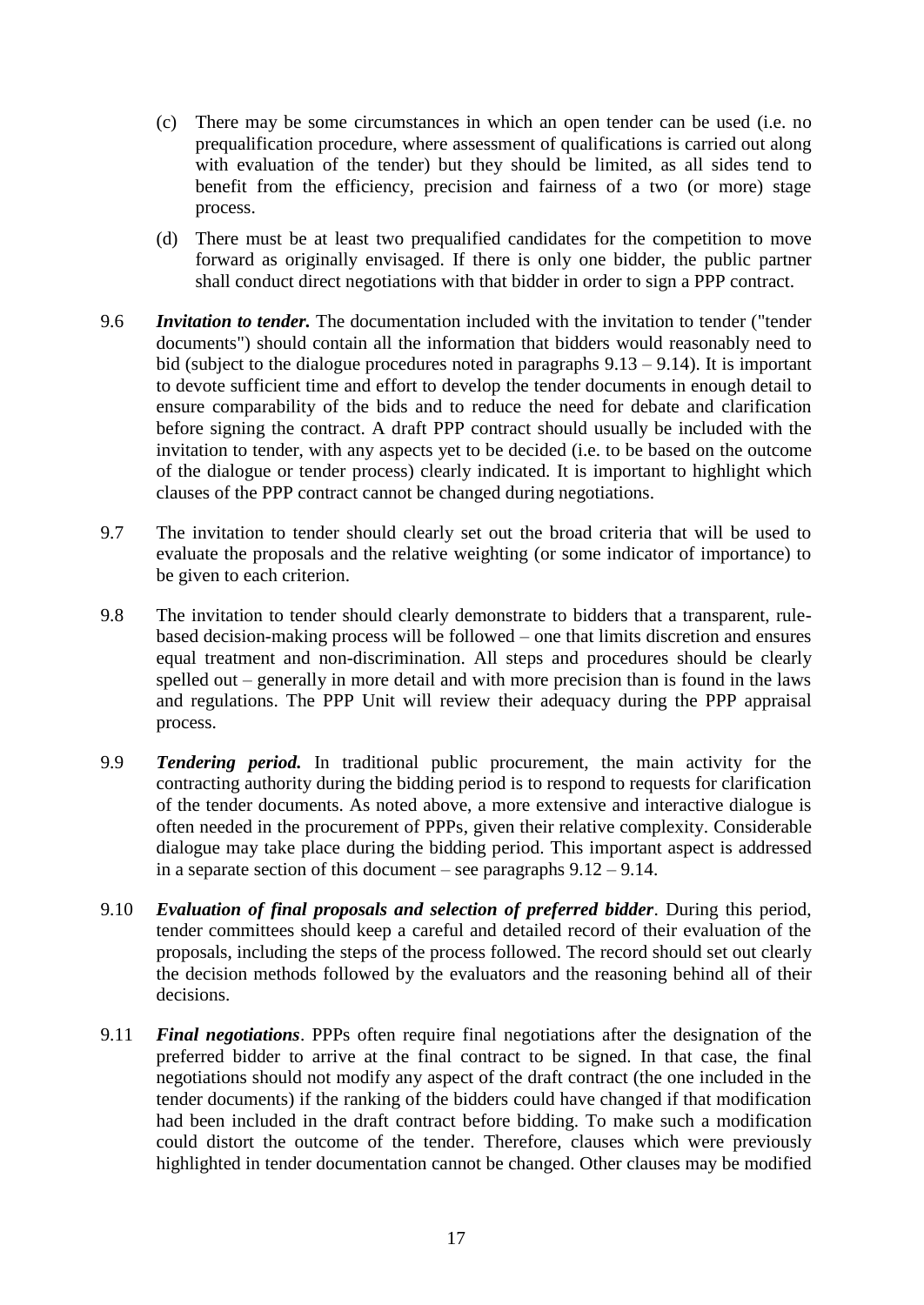in order to fit the PPP contract to a certain bidder and current market (for example money market) conditions.

#### <span id="page-20-0"></span>**Interaction with bidders during the tendering period**

- <span id="page-20-3"></span>9.12 Given the complexity of PPPs, greater interaction with bidders during the tendering period (compared with ordinary public procurement) can be useful in arriving at the best solution. Contracting authorities may interact with bidders at any stage of PPP process, e.g. by conducting open hearings, consultations, dialogue and competitive dialogue procedures.
- <span id="page-20-1"></span>9.13 The dialogue procedure is subject to certain constraints, as follows:
	- (a) The dialogue procedure consists of two distinct stages after prequalification and shortlisting.
	- (b) In the first stage, the contracting authority requests full or partial proposals based on specifications, requirements, and questions given to bidders. Financial proposals are not given at this stage. The information given to bidders can include different options to consider. The envisaged dialogue does not have to concern all elements of the project. For example, it might be that in the first stage, the only thing requested from bidders is to give a mark-up and comments on the draft PPP contract. Or it could be that certain broad technical alternatives are discussed during the first stage with a view to narrowing them down. This depends on the specific project.
	- (c) The process can be carried out a second time if this is considered to be useful (and if it provided for at the start in the tender documents).
	- (d) No bidders will be eliminated from consideration as a result of the dialogue stages.
	- (e) The contracting authority then issues final specifications and requirements, and bidders submit final technical and financial proposals.
- <span id="page-20-2"></span>9.14 General rules for the dialogue include the following:
	- (a) All bidders must be treated equally; information given to one bidder must be given to all.
	- (b) In the dialogue following receipt of the bidders' submissions in the first stage (and in the second stage, if there is a total of three stages), separate meetings can be held with each bidder if this is considered useful. If this is done, the process needs to be handled very carefully to maintain equality of treatment.
	- (c) The tender committee should keep a clear, well-organised, and complete record of all communications issued and received and all meetings, and all decisions taken relating to the procurement. Explanations and reasoning should be set out clearly for all decisions taken.
	- (d) Particular care needs to be taken to protect each bidder's commercially sensitive material and intellectual property.
	- (e) The steps should be set out clearly in the initial tender documentation and should not be improvised as the tender process unfolds.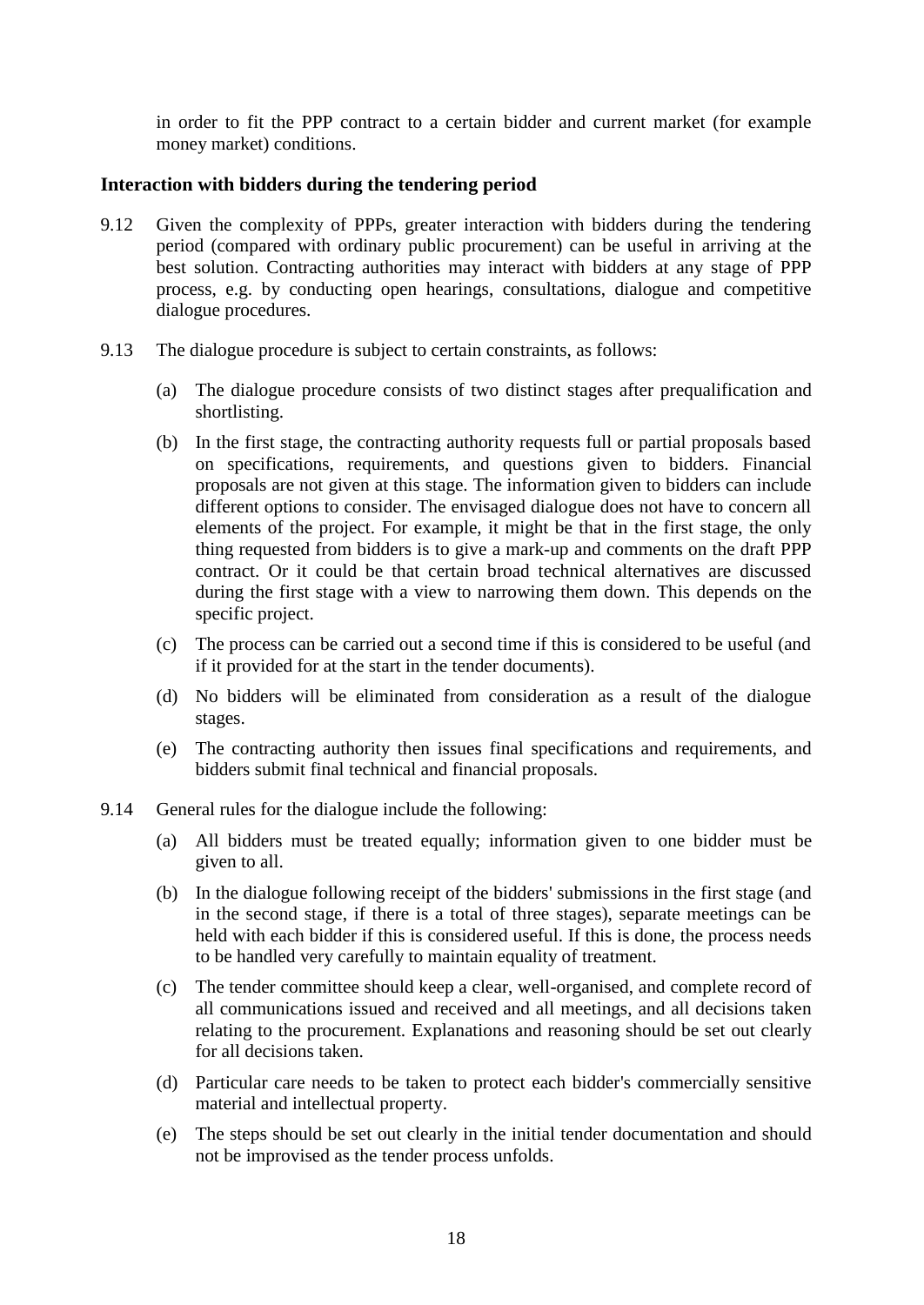#### <span id="page-21-0"></span>**Single-source (direct) negotiations**

<span id="page-21-3"></span>9.15 Single-source (direct) negotiations, without competition, to select the private partner should be permitted only in certain defined circumstances, such as when there is only one potential private partner who can meet the requirements of the contracting authority or, in the case of an unsolicited proposal, if within certain period of time<sup>5</sup> after its submission no other party besides the project initiator expresses interest in the project.

#### <span id="page-21-1"></span>**Unsolicited proposals**

- 9.16 Unsolicited proposals are proposals made by a private partner on its own, not in response to requests made by a public partner. Unsolicited proposals can expand the range of ideas that may be included in the PPP project pipeline. This mainly refers to such programs that involve new concepts or technologies and are not included in the list of PPP priorities because of a lack of relevant experience in the public sector. Nonetheless, unsolicited proposals can also create challenges that contain risks of insufficient value-for-money, particularly if a public partner chooses to negotiate a PPP contract with the initiator directly and direct smaller financial resources to implementing non-priority projects. Therefore, maximum transparency of the corresponding procedures is required. An unsolicited PPP proposal has to be submitted by a person eligible to be qualified as private partner. As there are risks for the public side<sup>6</sup>, the New Law shall establish other requirements for a private investor submitting an unsolicited proposal such as technical expertise and qualifications, level of investment and resource behind the proposal, solvency, financial stability, perhaps funding confirmation requirements. The New Law shall also establish the authorised body for the receipt of unsolicited proposals and procedures and terms for its consideration, as well as regulate in detail the decision-making process involved. This ensures fair competition, as any other interested investors may apply in order to have the opportunity to bid for the project. These procedures have to be developed in order to provide incentives for private partners to present high quality PPP projects and to create an environment of competition and transparency.
- 9.17 In order to establish balanced regulation in terms of unsolicited proposals the policy in Armenia should generally be to go forward to competitive tendering for unsolicited PPP proposals (except for those to which paragraph [9.15](#page-21-3) applies) and to provide the project initiator with certain bonuses or incentives at the tendering stage (such as the right of "best and final offer" or bonus bid points or waiver of the requirement to submit bid security). If the project initiator loses in the competition, the winning bidder shall reimburse the reasonable preparation costs incurred by the initiator in making its unsolicited proposal.

#### <span id="page-21-2"></span>**Procurement of works, goods, and services by the private partner**

9.18 So long as the works, goods, or services to be purchased by the private partner are part of the PPP project that was subjected to competitive tendering, the private partner will

 $\overline{a}$ <sup>5</sup> To be set out in the New Law.

<sup>6</sup> For example, the private investor may not have enough expertise to duly structure the project (including inadequate value for money) from technical, legal or financial perspective. Additionally, cost effectiveness may decline and corruption risk is a real concern.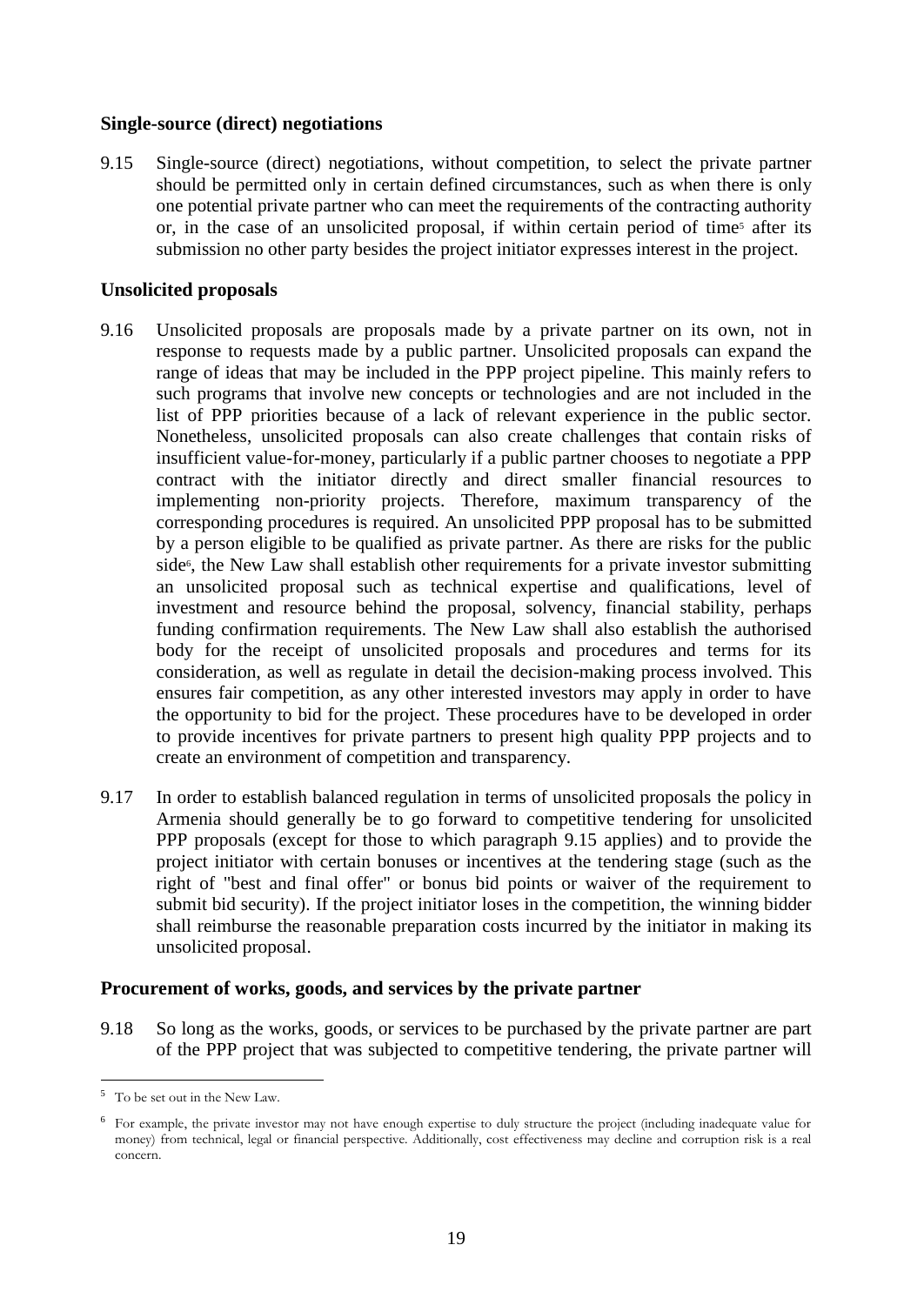be under no obligation to follow public procurement rules in making these purchases in turn itself, unless the private partner falls under the public procurement regime due to having a stake over 50 per cent in its capital owned directly or indirectly by the state or municipality. Currently, the public procurement regime also applies to procurements of one or more of the list of certain public services (including electricity and heat generation, irrigation, electronic communication), but the New Law shall include a carve-out for such procurements if they are made within the scope of a PPP.

## <span id="page-22-0"></span>**10. Government funding and support**

- 10.1 The following types of state support will be permitted in appropriate circumstances. The public partner:
	- (a) shall usually make the PPP project site available to the private partner, often in the form of a lease or usage right (licence) for the duration of the project agreement;
	- (b) may provide design documentation, infrastructure or physical assets that are complementary to the infrastructure for which the private partner is responsible, and/or permit the development of "ancillary facilities" (commercial developments ancillary to the main infrastructure).
	- (c) may provide construction grants (state co-financing on construction stage) / subsidies to the private partner;
	- (d) may provide tax and customs benefits (or guarantees that the tax regime will not change for a certain period of time) so long as this is consistent with general policy regarding tax and customs benefits for the promotion of private investment and with applicable law;
	- (e) may in certain circumstances provide recurrent grants or subsidies to the private partner if this is needed to keep user charges affordable. These would not be given on an ad hoc basis but would be based on pre-agreed rules or formulas. (These may be called investment payments or operational payments);
	- (f) may agree to provide the project with certain forms of protection against potential competition, for at least a certain period of time such as:
		- (i) exclusive rights to carry out certain types of economic activity over a certain period;
		- (ii) guarantees that when a public partner gives similar rights to another person or constructs a similar infrastructure, which results in competition with the private partner, the public partner shall compensate the lost profits of a private partner;
		- (iii) guarantees that a public partner will purchase a certain amount of goods or services from a private partner in accordance with the law on procurement,
		- (iv) other types of protection which are not prohibited by the legislation of the Republic of Armenia or do not contravene exclusive rights.
	- (g) may obligate itself in the PPP contract to make periodic payments to the private partner (such as availability payments that allow for recovery of investor's costs, as well as return of and return on invested capital) and payments to the private partner under specified conditions as a way of sharing risk  $-$  e.g. a minimum traffic or revenue guarantee in a toll road, or a foreign exchange risk guarantee;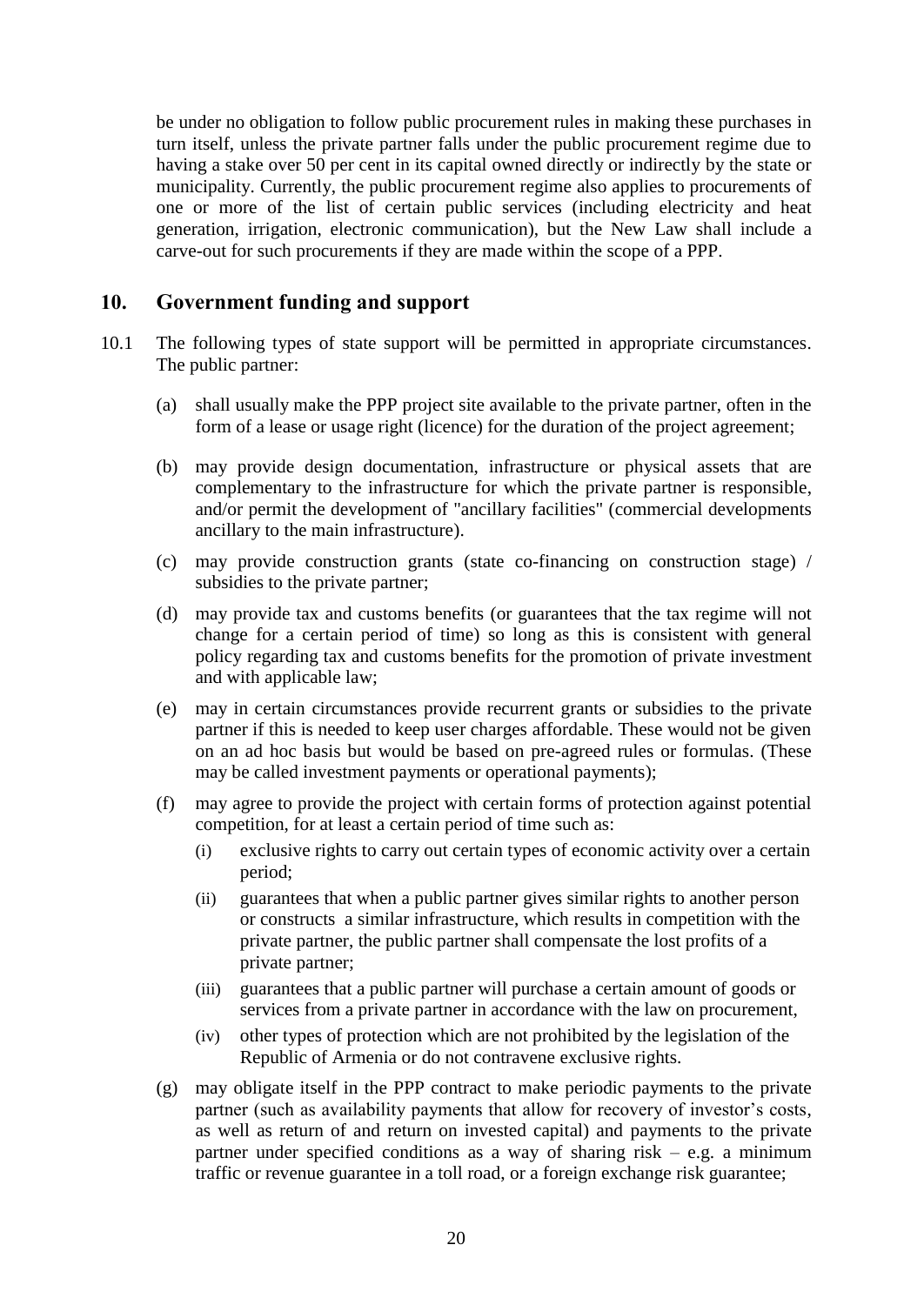- (h) may provide a guarantee of specific payment obligations (certain or contingent) e.g. for early termination payments – of a state enterprise that enters into a PPP – especially for pilot PPPs which may not be fully attractive financially for the private sector;
- (i) may provide state loans or may guarantee the senior debt (or part of it) of the private partner in specific circumstances (e.g. in the early stages of PPP development or in exceptional projects which would otherwise not be financeable).
- 10.2 Once Armenia has obtained more experience in PPP and the PPP market has become more mature, the state may gradually cut back its support for individual PPP projects, as stakeholders become more and more able to rely on existing examples of successful practice.

## <span id="page-23-0"></span>**11. Contract monitoring, oversight, reporting and evaluation**

#### <span id="page-23-1"></span>**Monitoring and oversight**

- 11.1 The contracting authority remains ultimately responsible *vis-à-vis* the public and the government for the delivery of the services even after signing the PPP contract. Oversight and monitoring of PPP contracts requires adequate capacity within the contracting authority.
- 11.2 Systematic monitoring systems will be set up to assess whether the private partner is performing in accordance with the requirements set out in each PPP contract. This should not be done in a haphazard way.

#### <span id="page-23-2"></span>**Transparency**

11.3 All signed PPP contracts should be made available to the public, subject to reasonable safeguards to protect national security and appropriate redaction to protect commercial sensitivity.

#### <span id="page-23-3"></span>**Data on PPPs**

- 11.4 The PPP Unit should maintain a systematic and well-organised data base of all PPP projects. The information provided in the data base should support transparency in the procurement process and allow Government to track its fiscal obligations. Paragraph [6.3\(e\)](#page-14-2) of the Policy describes the type of data that PPP Units typically collect.
- 11.5 There should be standard performance reporting requirements for all PPPs core indicators of various kinds. Performance reporting requirements should detail the outcomes to be measured, service standards to be met, systems of measurement, and repercussions for the private partner if performance goals are not met. Periodic reports in a standardised format need to be prepared and centrally recorded and analysed for every PPP in development and every on-going PPP.
- 11.6 All PPP contracts should include a requirement to comply with the contracting authority's performance reporting requirements as they may be changed from time to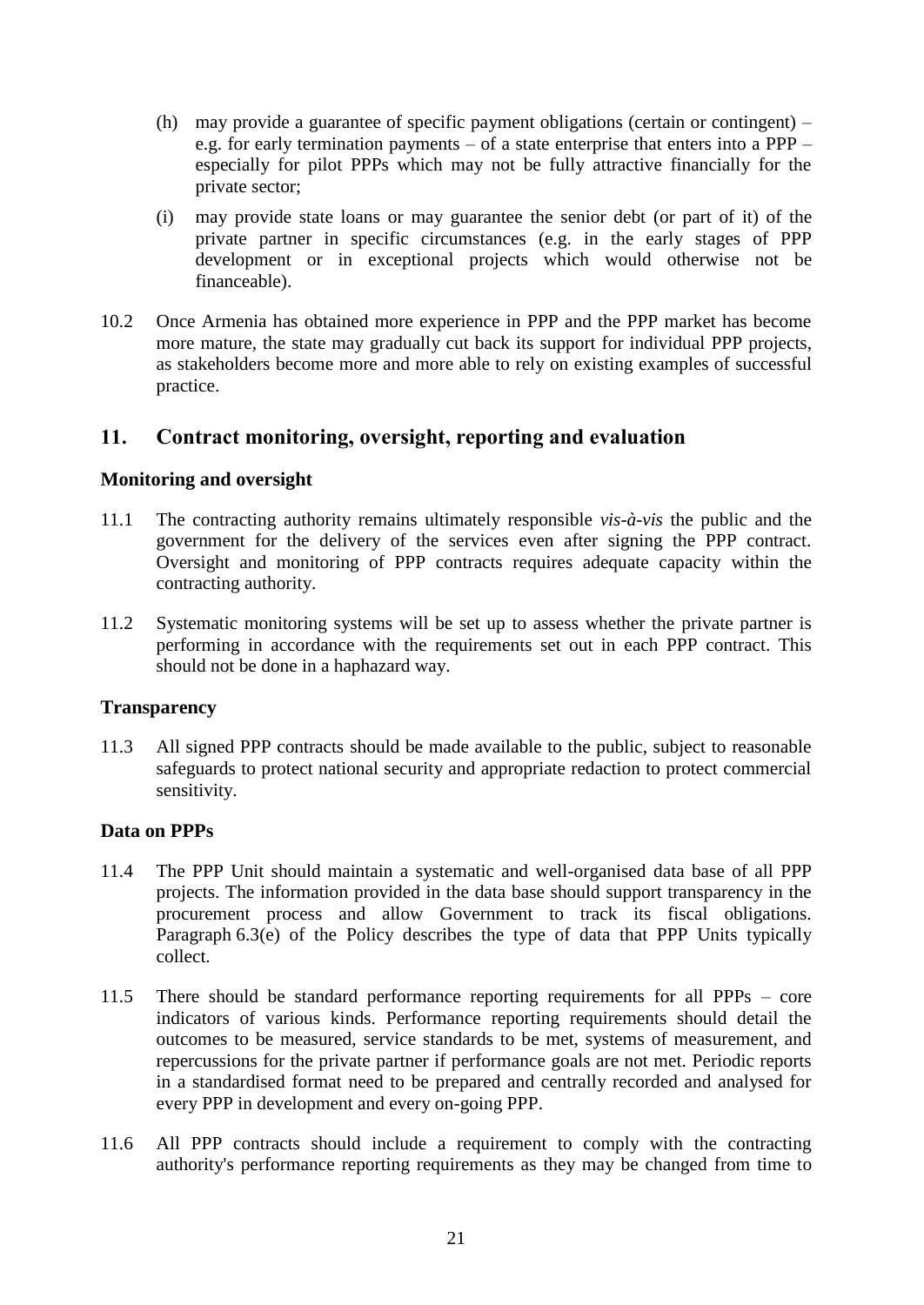time (with no additional compensation for the private partner so long as the changes are not onerous, and with compensation under change of law provisions if the changes are onerous).

#### <span id="page-24-0"></span>*Ex post* **evaluation**

- 11.7 An *ex post* evaluation of each PPP, conducted after completion of the PPP, should be carried out by an independent team – ideally (practicalities permitting) independent from the team originally involved in appraising and approving the project. The main objective of the *ex post* evaluation is to assess a project's successes and failures, with a view to changing system requirements and procedures incrementally to help ensure better outcomes from future PPPs.
- 11.8 Information needed to conduct an *ex post* evaluation should be specified or allowed for in the PPP contract and collected over the course of the PPP. Criteria and methods for evaluating PPPs should be clearly defined in subordinate legislation / guidelines, and the independent team, in coordination with the contracting authority, should identify stakeholders that are best suited to provide any additional information to complete the evaluation.
- 11.9 An *ex post* evaluation will help improve contract design and processes for establishing realistic and achievable objectives for projects. The PPP Unit should carefully study the evaluation reports. Lessons learned from *ex post* evaluations can lead to improvements to policy, legislation, methodologies and procedures to obtain better VfM from PPPs.

\* \* \*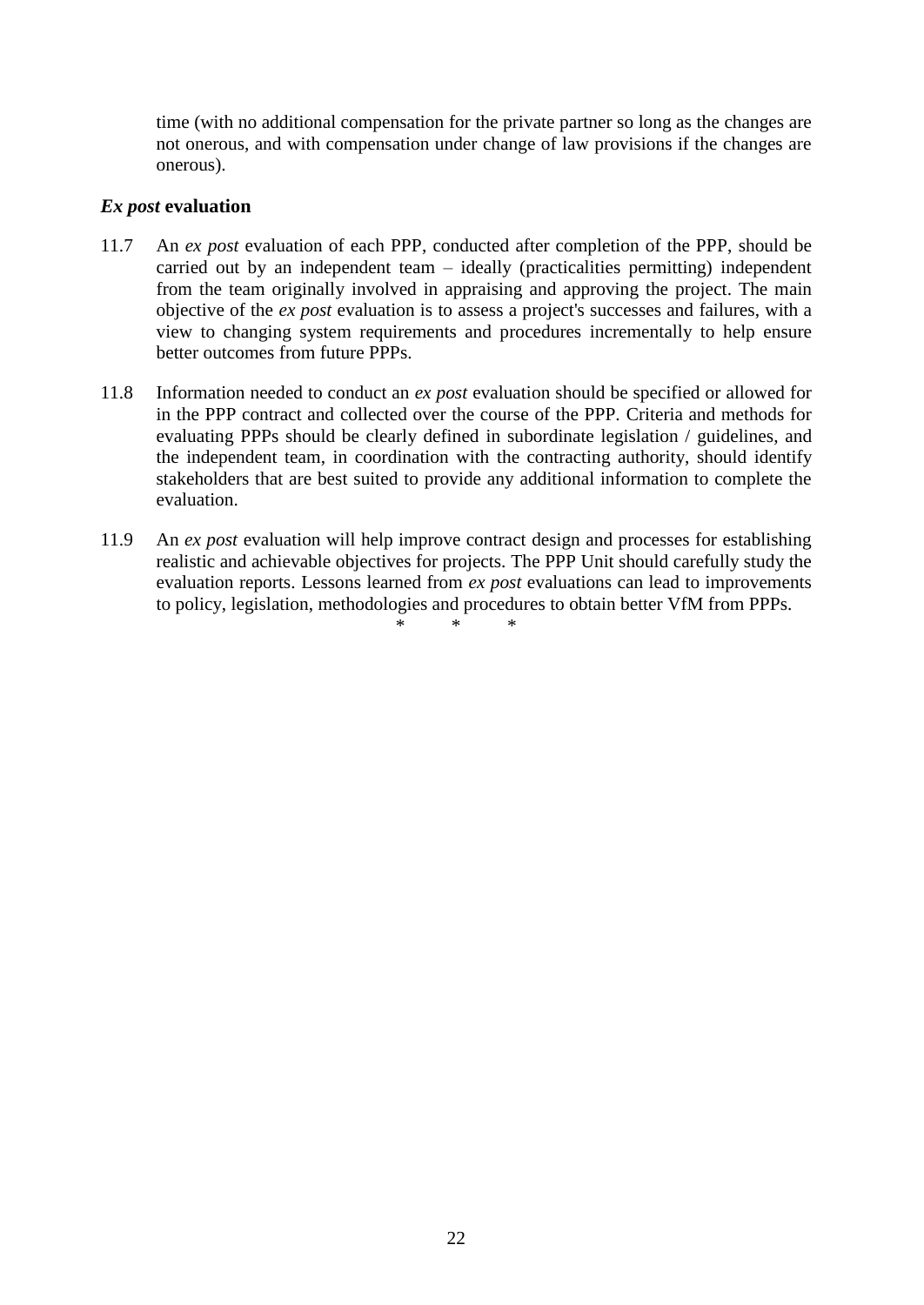## **APPENDIX: PPP SYSTEM INSTITUTIONAL SETUP AND DECISION-MAKING MATRIX**

**PPP Institutional System Main Participants and Their Functions**



Presents legislative initiatives to the PPP Committee including those developed based on ex-post evaluation